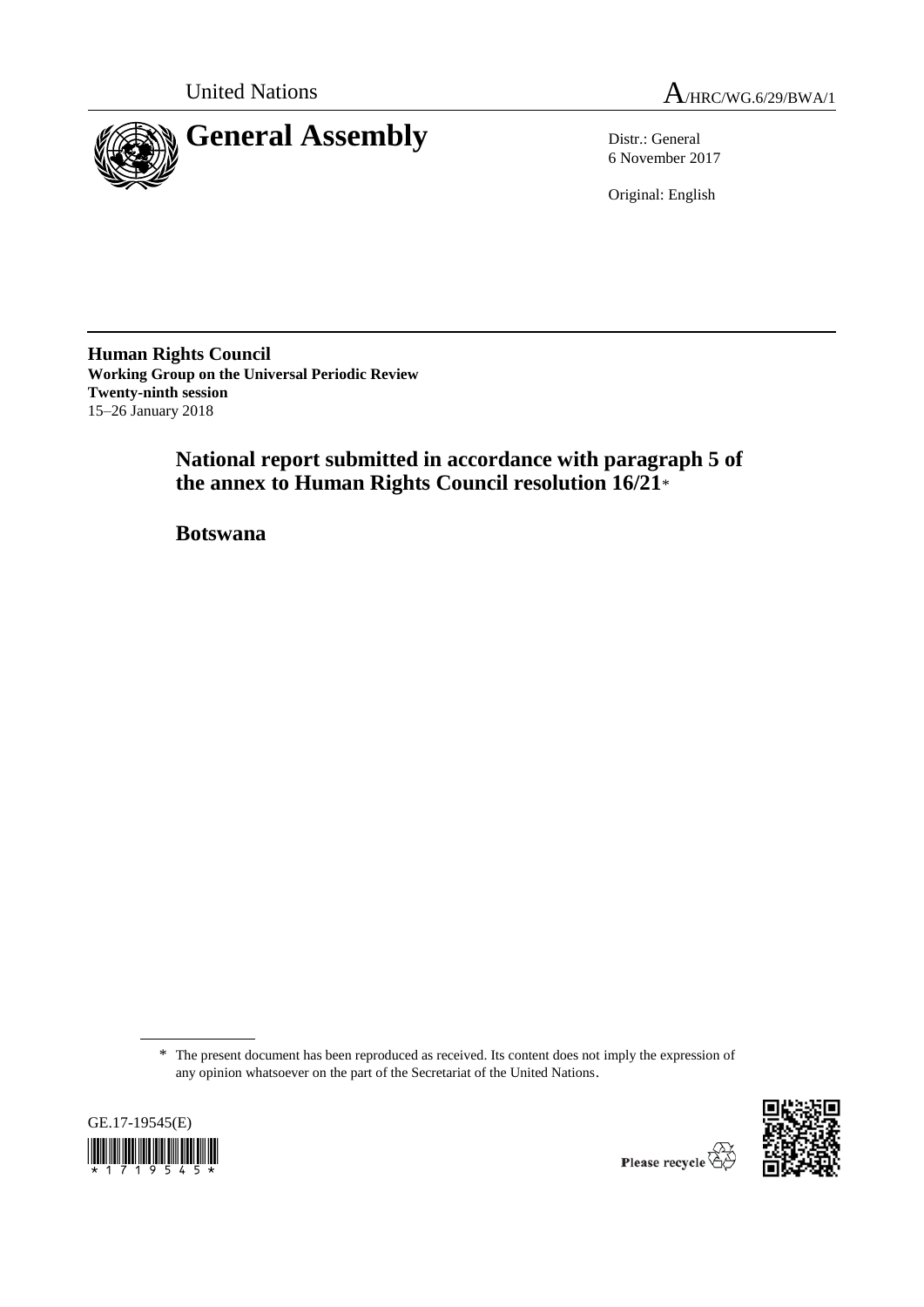## A/HRC/WG.6/29/BWA/1

# Contents

|                                                                                       | Page           |
|---------------------------------------------------------------------------------------|----------------|
|                                                                                       | 3              |
|                                                                                       | 3              |
|                                                                                       | $\overline{4}$ |
|                                                                                       | 4              |
|                                                                                       | $\overline{4}$ |
|                                                                                       | 5              |
|                                                                                       |                |
|                                                                                       | 6              |
|                                                                                       |                |
|                                                                                       |                |
|                                                                                       |                |
|                                                                                       | 10             |
|                                                                                       | 11             |
|                                                                                       | 12             |
|                                                                                       | 13             |
|                                                                                       | 13             |
|                                                                                       | 14             |
|                                                                                       | 15             |
|                                                                                       | 15             |
|                                                                                       | 16             |
|                                                                                       | 16             |
| Issues raised by the civil society organisations not covered in the implementation of | 17             |
|                                                                                       | 17             |
|                                                                                       | 17             |
|                                                                                       | 18             |
|                                                                                       | 19             |
|                                                                                       | 19             |
|                                                                                       | 20             |
|                                                                                       | 20             |
|                                                                                       | 20             |
|                                                                                       | 21             |
|                                                                                       | 21             |
|                                                                                       | 22             |
|                                                                                       | 22             |
|                                                                                       |                |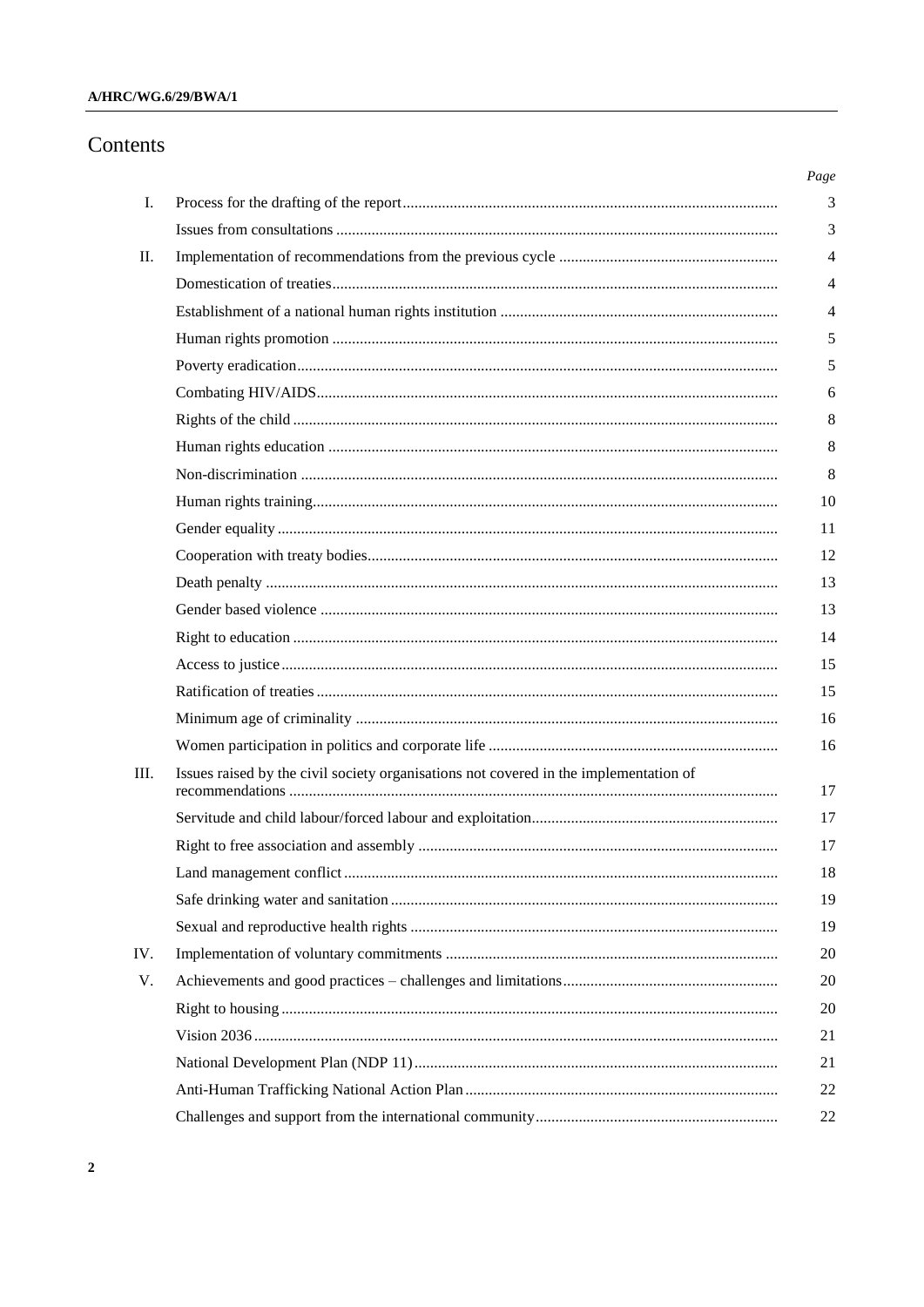# **I. Process for the drafting of the report**

1. The Ministry of International Affairs and Cooperation (MIAC) collated and coordinated the drafting of the National Report on the 3rd Cycle Review of Botswana under the Universal Periodic Review (UPR) mechanism of the United Nations Human Rights Council. The Ministry also serves as Botswana's Focal Point for the Responsibility to Protect (R2P).

2. As the Chair of the Inter-Ministerial Committee on Treaties, Conventions and Protocols, MIAC solicited the input from Government Ministries and Civil Society Organisations (CSOs). The Drafting Committee comprises representatives from MIAC, Office of the President (OP) and the Attorney General's Chambers (AGCs).

3. The United Nations Development Programme (UNDP), as a strategic partner on governance issues, provided financial support for the compilation of this Report.

4. The Ministry (MIAC), as a coordinating entity, engaged the Civil Society Organisations through consultative meetings as follows:

- $22<sup>nd</sup> 23<sup>rd</sup>$  November 2016 in the North West part of the country;
- $12<sup>th</sup>-13<sup>th</sup>$  December 2016 in the North East part of the country; and
- $30<sup>th</sup> 31<sup>st</sup>$  May 2017 in the Capital city, Gaborone.

5. The Ministry further held Government wide consultations on  $25<sup>th</sup>-26<sup>th</sup>$  July 2017. From 22<sup>nd</sup>–25<sup>th</sup> August 2017, multi-stakeholder consultations were held which comprised Government ministries and CSOs for their final input. The final circulation of the draft Report was done throughout the month of September 2017 within Government machinery for validation.

6. The Government of Botswana would like to appreciate the critical role played by all the CSOs<sup>1</sup> in the compilation of this National Report.

#### **Issues from consultations**

- 7. The following issues emerged as being of paramount importance to CSOs:
	- Combating HIV/AIDS;
	- Gender Equality;
	- Gender Based Violence;
	- Disability Rights;
	- Rights of Prisoners;
	- Poverty Reduction;
	- Child Labour;
	- Sexual and Reproductive Health Rights;
	- Cultural Rights;
	- Children's Rights;
	- Corporal Punishment;
	- Human Rights Education;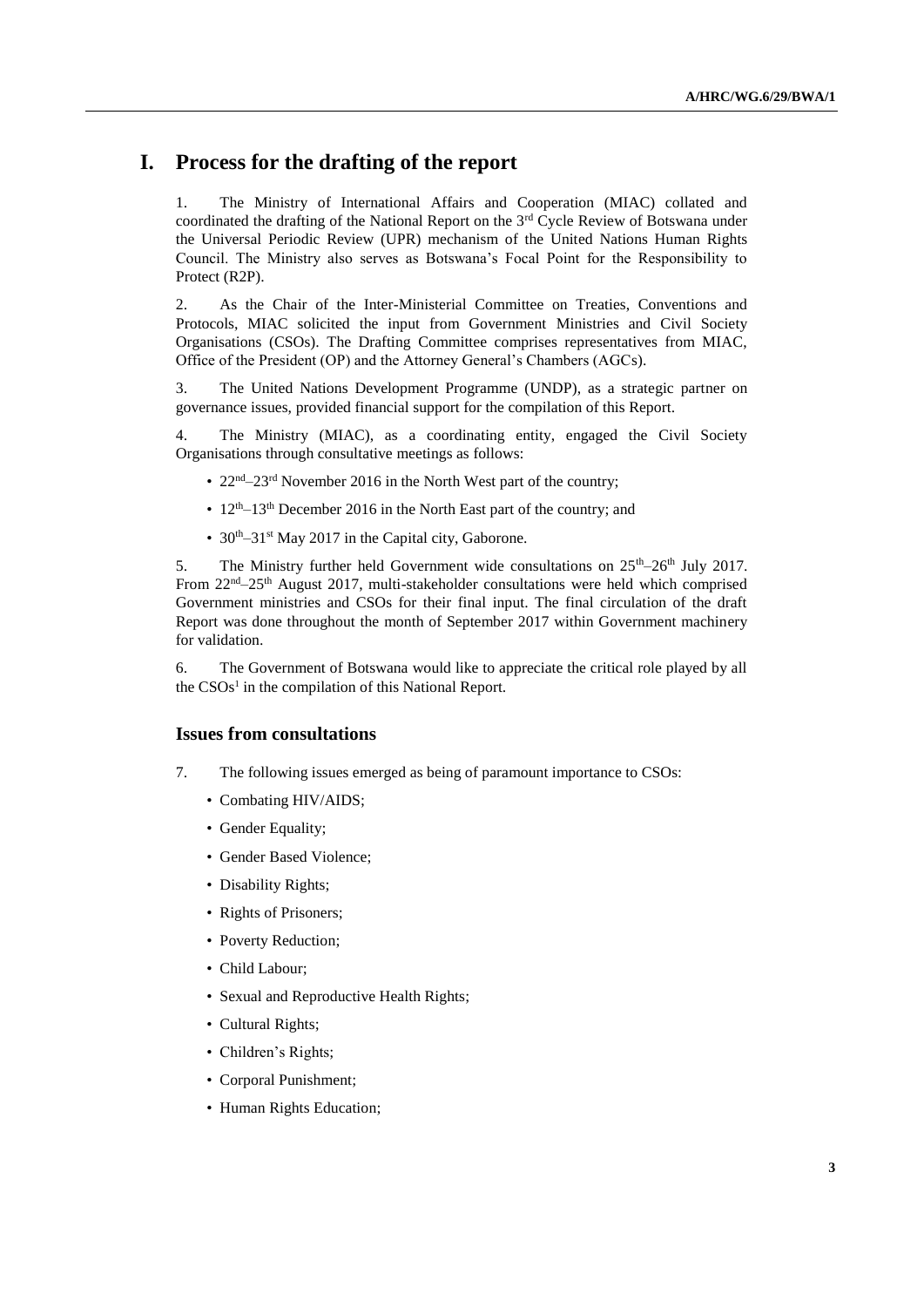- Human Rights Promotion;
- Mother Tongue Education;
- Safe Drinking Water and Sanitation;
- Land Rights;
- Sexual Orientation and Gender Identity;
- Establishment of a National Human Rights Institution;
- Access to Natural Resources by Local Communities;
- Domestication of Treaties;
- Freedom of Expression;
- Freedom of Religion;
- Nationality.

## **II. Implementation of recommendations from the previous cycle**

8. Botswana's ultimate intention in the implementation process continues to be the enhancement of national capacity for the promotion and protection of human rights for all persons living in Botswana.

9. Botswana accepted 111 and rejected 61 recommendations during the  $2<sup>nd</sup>$  Cycle Review. In this regard, the Report attempts to highlight progress in the implementation of the accepted recommendations and challenges faced in the promotion and protection of human rights.

## **Domestication of treaties**

10. The Rome Statute of the International Criminal Court Act of 2017 was passed by Parliament on 13<sup>th</sup> July 2017. The Act provides for the domestication of the Rome Statute of the International Criminal Court, which Botswana ratified on 8 September 2000.

## **Establishment of a national human rights institution**

11. It will be recalled that Cabinet in 2014, approved the amendment of the Ombudsman Act [CAP 02:12], Act No. 5 of 1995 which confers a human rights mandate on the Office of the Ombudsman. This will result in the transformation of the Office of the Ombudsman into a hybrid National Human Rights Institution.

12. In this regard, the Attorney Generals Chamber is currently working on the Ombudsman Amendment Bill which will confer the human rights mandate on the Office of the Ombudsman. It is hoped that the Bill will be tabled during the 2018 July Session of Parliament.

13. Since the last review, Botswana undertook benchmarking missions to the Commission on Human Rights and Administrative Justice (CHRAJ) of Ghana in 2015 and the Commission for Human Rights and Good Governance (CHRAGG) of Tanzania and the Office of the Ombudsman of Namibia in 2016.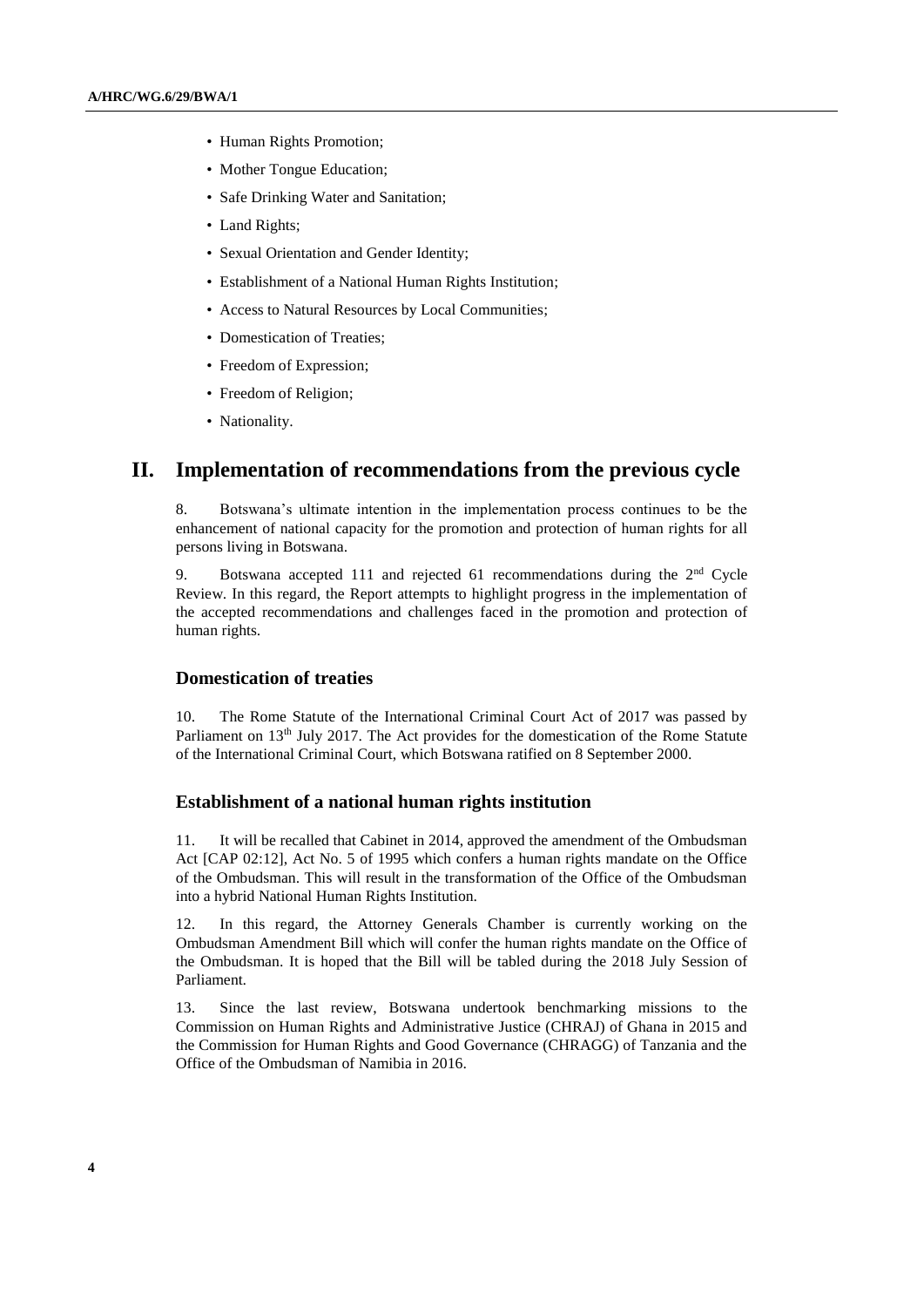14. The Government is studying the recommendations contained in the Report emanating from the benchmarking exercises with a view of adopting the ideal model for the envisaged institution in line with the Paris Principles.

15. The UNDP has assisted Botswana with the recruitment of a Technical Adviser who commenced work during the month of September 2017. The Technical Adviser is expected to assist with the transformation of the Office of the Ombudsman, including the review of the Ombudsman Act.

#### **Human rights promotion**

16. The Government has taken a decision to establish a Human Rights Unit under the OP. This Unit will amongst others enhance the promotion of human rights and coordinate the development of a National Human Rights Strategy and National Action Plan.

17. The conferment of the human rights mandate on the Ombudsman will also facilitate the intensification of the promotion and protection of human rights and human rights education.

18. CSOs such as DITSHWANELO-the Botswana Centre for Human Rights, Women Against Rape (WAR) and the Botswana Network on Ethics, Law and AIDS (BONELA) are also proactive in sensitising the public about the human rights agenda.

#### **Poverty eradication**

19. The Government continues to implement Poverty Eradication Initiatives whose main objectives are to economically empower the poor by capacitating the beneficiaries to enable them to live a dignified life.

20. The Botswana Millennium Development Goals Status Report (2015) stated that poverty in rural areas has decreased at the rate of 6.5 percent, whilst cities and towns experienced a 3.5 percent decrease since 2002/3.

21. With this in mind, the Government has expressed the intention to eradicate the 19.1 percent abject poverty by December 2017. Furthermore, steps were taken in 2016 to strengthen the coordination and implementation of Poverty Eradication Programmes (PEPs).

22. Poverty eradication is driven through the following Government initiatives:

(a) Livestock Management and Infrastructure Development (LIMID) Programme;

- (b) Remote Area Dwellers Programme (RADP);
- (c) Youth Empowerment Scheme (YES);
- (d) Women's Economic Empowerment Programme; and
- (e) Destitute Persons Programme.

23. Furthermore the Government has made provision for several subsidies which include shelter, medical care, occasional fares, funeral expenses (when needed) and exemptions from service levies, taxes, water charges, street licenses, school fees and tools for rehabilitation for the benefit of the vulnerable communities.

24. Additional shelter is provided under the Presidential Housing Appeal for the needy. As of September 2017, 756 houses have been built and donations of P722, 372.01 made.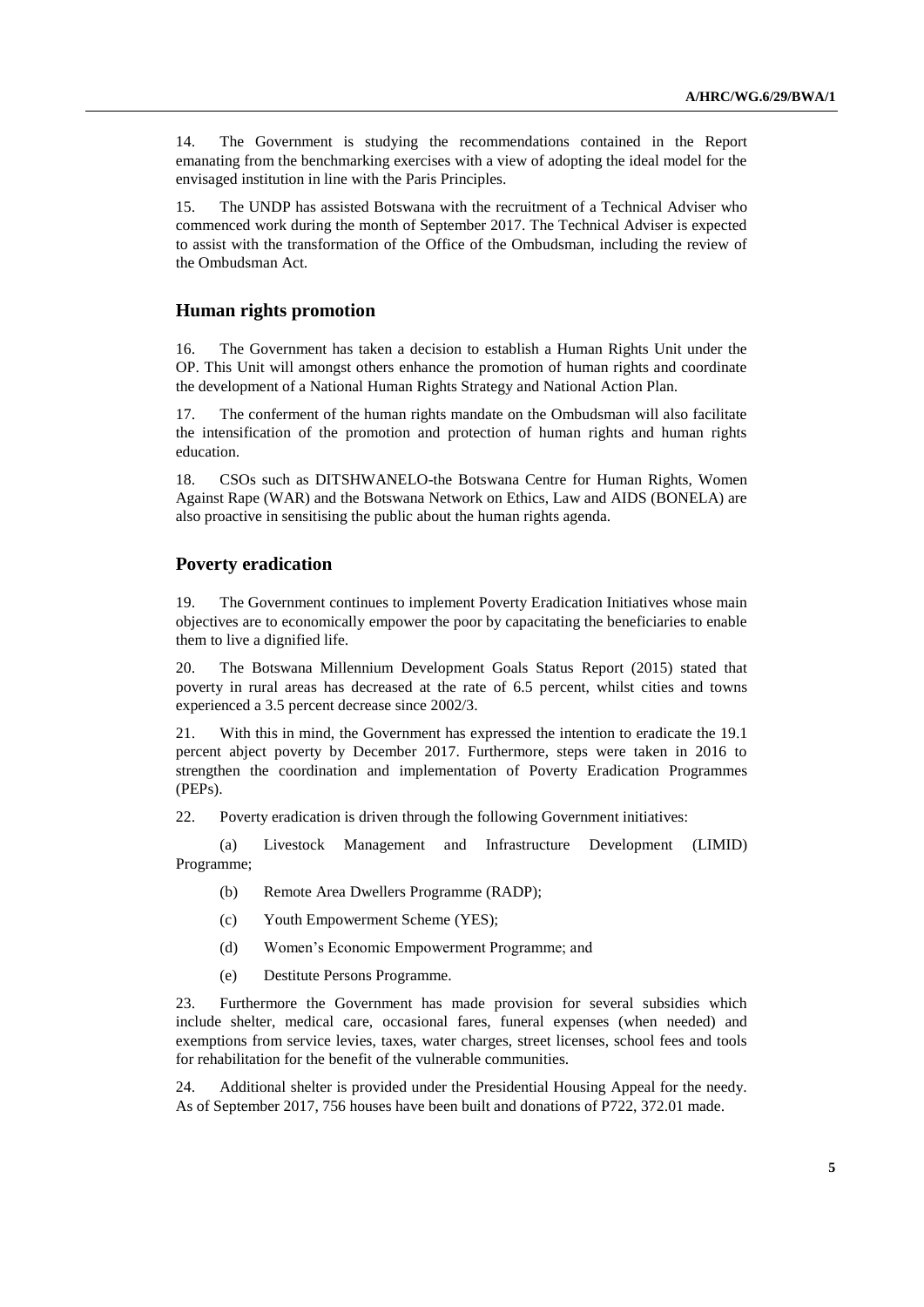25. The Government has however experienced challenges of dependence by beneficiaries on social safety net programmes. Challenges for the PEPs include targeting of beneficiaries, implementation procedures and poor coordination, and low graduation of beneficiaries.

26. The Government initiated the Poverty Eradication Programme in 2009 with the aim of "ensuring that every able bodied Motswana should step out of poverty and embark on the road to wealth creation and dignified living" by end of 2017. The programme was introduced to address the twin problems of poverty and unemployment within the country. The Government places a high premium on this programme and to ensure its success, it is coordinated from the Office of the President. Botswana has also maintained strong investment in social protection, health and education resulting in extended services and accessibility.

27. In addition, the Government has introduced a Women's Economic Empowerment Programme to empower women by eradicating poverty and creating employment for women through small enterprises. The programme funds women as groups. The main goal of the Programme is to promote gender equality and equity in line with Botswana's international, regional and national obligations.

28. In order to economically empower the Youth, the Government has introduced the Youth Development Fund which focuses on entrepreneurship development and employment creation. It is open to Batswana citizens aged 18-35 years. Youths are also given special dispensation when applying for land and licenses to operate their businesses.

29. It is also worth noting that Botswana's Vision 2036 and National Development Plan 11 priorities are aligned to goal one of the Sustainable Development Goals. Through the Vision, the Government continues to promote policies, and where necessary develop new ones to stimulate the participation of Batswana in Socio-Economic activities aimed at eradicating poverty in all its forms. During National Development Plan 11, social protection systems would be strengthened through enhancement of policies and strategies aimed at cushioning vulnerable and disadvantaged groups.

### **Combating HIV/AIDs**

30. Botswana continues to take measures to combat the scourge of HIV and AIDS and has identified prevention as the first priority of the national response. The National Strategic Framework (NSF) 2010-2016 was reviewed in 2014 to align the national response priority with the latest developments in HIV and AIDS.

31. The NSF III, National Operation Plan (NOP) and National Monitoring Evaluation Plan (NMEP) are currently being developed. The NSF III is targeting the most affected groups and key populations by location (taking into consideration that key population groups are mobile). Consultations with different stakeholders (CSOs, NGOs, Development Partners, Private Partners and Government Department's) have been done and the final documents are expected to be completed by October 2017.

32. In order to decrease the number of HIV infections, deaths and treatments costs, Botswana launched the Treat All Strategy in June 2016. Program data shows that in March 2017, 487,177 people were tested and 29,725 (6.1 percent) tested positive and that 26,811 have been initiated on Anti-Retroviral Therapy (ART).

33. Botswana has also subscribed to the UNAIDS Global 90-90-90 Fast Track Targets. This translates to: 90 percent of those living with HIV know their HIV status, 90 percent of those who know status are on treatment and 90 percent of those on treatment are virally suppressed.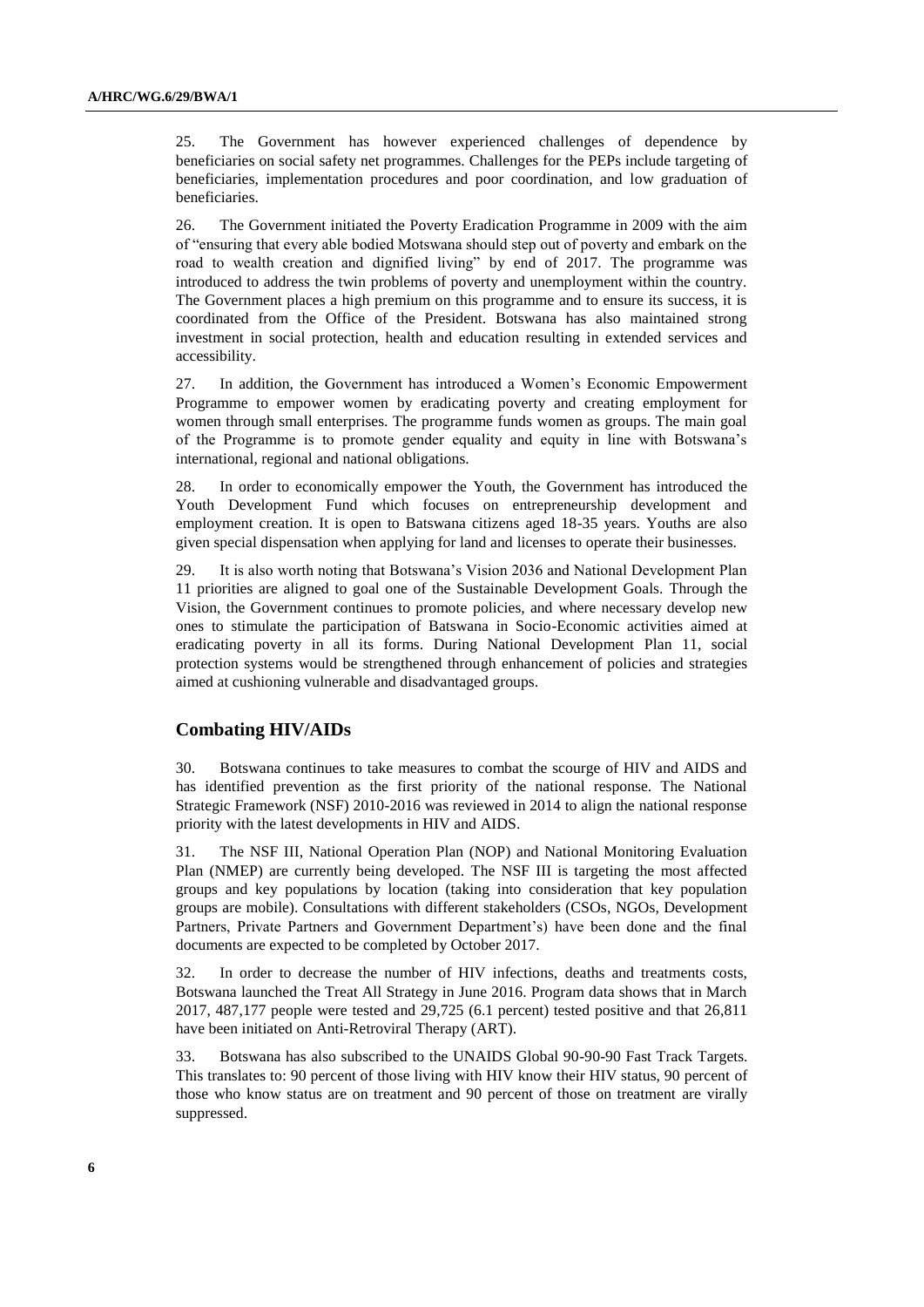34. In 2016, 11 994 women living with HIV gave birth and 5,770 infants received virological HIV test within two months of birth translating to early infant diagnosis rate of 49 percent. Out of the infants tested at 2 months, 78 of them were HIV positive (0.7 percent). The same also showed that 152 (1.4 percent) of all children were newly infected with HIV from Mother to Child Transmission (MTCT) among women delivering in 2016. In preventing MTCT of HIV, 94 percent of pregnant women living with HIV received antiretroviral medicine to reduce the risk of MTCT.

35. In Botswana, adolescent girls and young women carry a higher HIV burden. The Botswana AIDS Impact Survey (BAIS) IV indicated that in 2013, 15–19 year old girls had an HIV prevalence of 6.2 percent compared to 3.6 percent that was among boys in the same age group. HIV Prevalence in young women aged 20–24 is three times (14.6 percent) higher compared to the ones of males in the same age group which was at (5 percent).

36. In 2016, the second Botswana Youth Risk Behavioural and Biological Surveillance Survey (BYRBBSS) conducted among 7,205 students aged between 13–19 years, indicated that 75.7 percent of all students knew the relationship between HIV/AIDS, 22.3 percent were sexually experienced, 33 percent had sexual intercourse for the first time before the age of 13 years, and 43.7 percent of them had sexual intercourse with 2 or more people in the 12 months prior to the survey.

37. Looking at the vulnerability of the young population to HIV/AIDS and an increase in the number of teenage pregnancies, sexual abuse, and STIs, Botswana has education policies that guide the delivery of life skills based HIV and sexuality education according to international standards at primary, secondary and tertiary levels.

38. The Government, however, recognises the need to strengthen implementation of these policies through capacity building and access to condoms for young people. The Government in collaboration with development partners continues to implement targeted programmes and services including social media education programmes such as Wise-Up, teen clubs, youth friendly services.

39. The Stigma Index Survey conducted in 2013 revealed that internalised stigma (24 percent) is higher compared to external stigma (13 percent). The BAIS IV survey (2013) also showed that the percentage of women and men expressing negative attitudes towards people living with HIV (PLHIV) dropped from 64.8 percent in 2008 (BAIS III) to 23.8 percent. With prevailing levels of stigma in Botswana there are policies which are consistently implemented. Health care workers are given the competencies required to address stigma and discrimination.

40. The Government, through the Ministry of Health and Wellness (MoHW) partners with Community Based Organisations (CBOs) and CSOs to implement different programmes to reach hard to reach areas. These programmes include HIV testing and treatment, care and support, Safe Male Circumcision (SMC), alcohol and drug abuse and linkage to care for key populations.

41. The MoHW has issued an internal directive ordering the provision of ARV treatment to non-citizen prisoners.

42. In addition, looking at the increasing incidence rate under key population groups, Botswana has recently taken a decision to adopt Pre-Exposure Prophylaxis (PrEP) as prevention mechanisms to selected key populations. An Implementation Strategy is still being developed.

43. Botswana still experiences high levels of gender inequality. HIV disproportionally affects women and girls. The Government therefore continues to address the gender dynamics through targeted interventions on vulnerability to HIV and gender based violence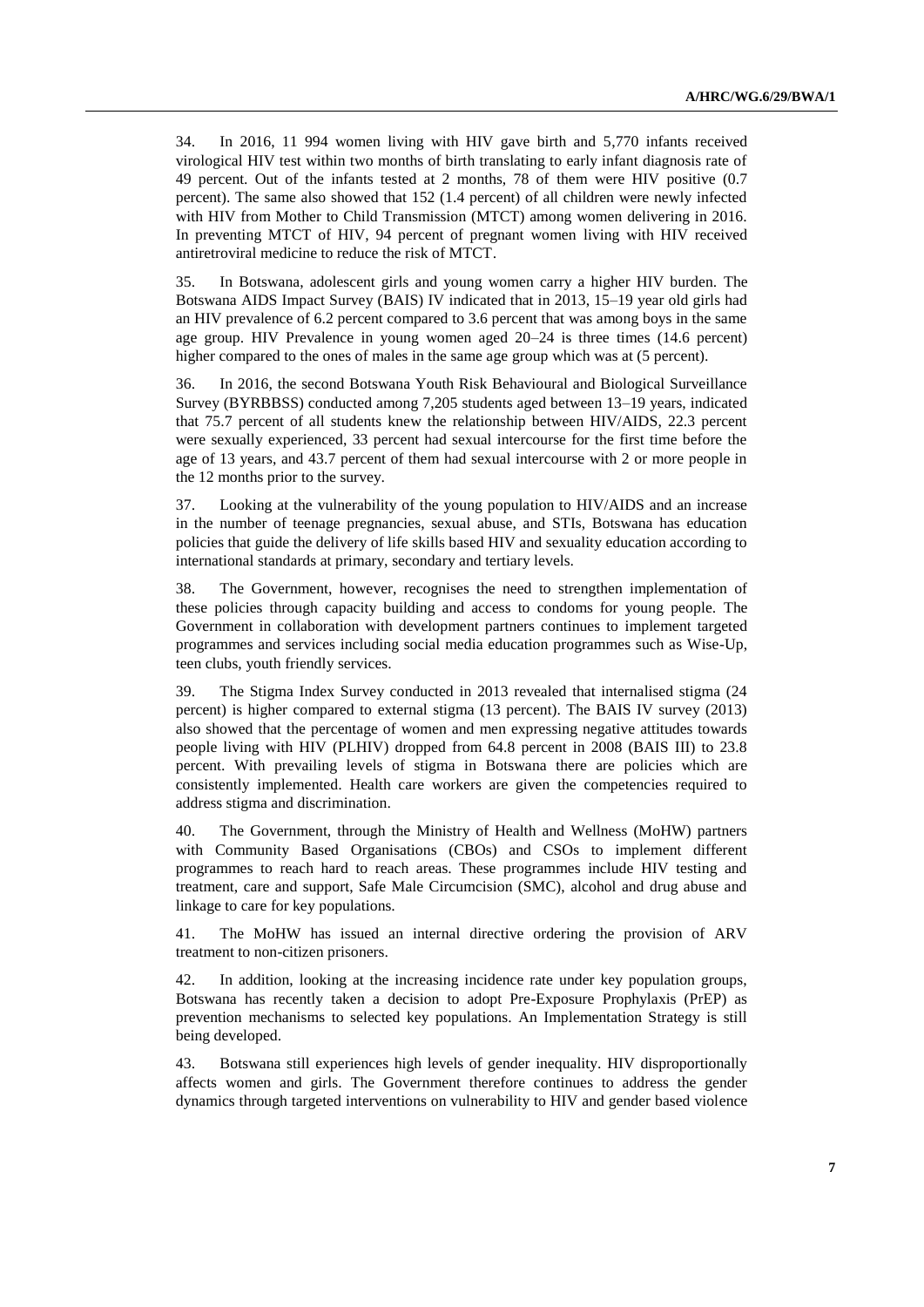(GBV) education. Botswana has conducted a gender assessment of the national HIV and AIDS response in 2014 to identify the key gender issues to address in the HIV response.

#### **Rights of the child**

44. The National Plan of Action (NPA) for Orphans and Vulnerable Children (OVCs) is mostly funded under the orphan care programme with sectoral partners contributing through their line ministries. For example, the Ministry of Tertiary Education, Research, Science and Technology provides special dispensation (funding) to facilitate access to tertiary education by graduated OVCs, learners with special needs as well as Remote Area Dwellers (RADs).

45. Other activities under the NPA include up scaling of psycho social support interventions in partnership with civil society, up scaling of early childhood development initiatives which is a partnership between three Ministries being the Ministry of Local Government and Rural Development (MLGRD), the Ministry of Basic Education (MoBE), and MoHW.

46. Although funding was not allocated for the implementation of the NPA for All Children, it is being implemented piecemeal by stakeholders albeit with little monitoring. This is being done through initiatives such as the Affirmative Action Programme and the provision of services for children in remote area dwellings by MLGRD.

47. Botswana will conduct the second situational analysis on OVCs during the course of 2017 as the study Protocol has been approved by the Human Research Development Council. In this regard, the process of recruiting a Consultant to conduct data collection has commenced.

48. A National Survey was conducted in 2016 on life experiences and risk of HIV infection amongst children and youth aged 13–24 years. The draft preliminary report is in place and consultations on the findings are ongoing; the outcome of the National Survey on life experiences and risk of HIV infection amongst children and youth aged 13–24 years as well as a situational analysis on OVC will inform the development of the OVC Policy. Both the National Survey and the situational analysis are supported by the United States (US) Government.

### **Human rights education**

49. Human rights education has been streamlined in the school curriculum at the primary and secondary levels through social and cultural studies, moral education, guidance and counselling, development studies, history, geography and environmental science curriculum. At the tertiary level, human rights issues are covered in legal and administrative courses especially to raise awareness.

50. Botswana has undertaken legislative measures to prohibit and eliminate all forms of harmful social, cultural, religious and traditional practices. In particular, Section 62, (subject to Section 61(3), and Section 90 which allow corporal punishment as prescribed by the law) of the Children's Act, 2009, prohibits harmful social, cultural and religious practices which are detrimental to a child's well-being.

## **Non-discrimination**

51. Botswana is cognisant of the fact that there are some segments of the population that are disadvantaged, marginalised and deserve targeted attention. The Government's aim is to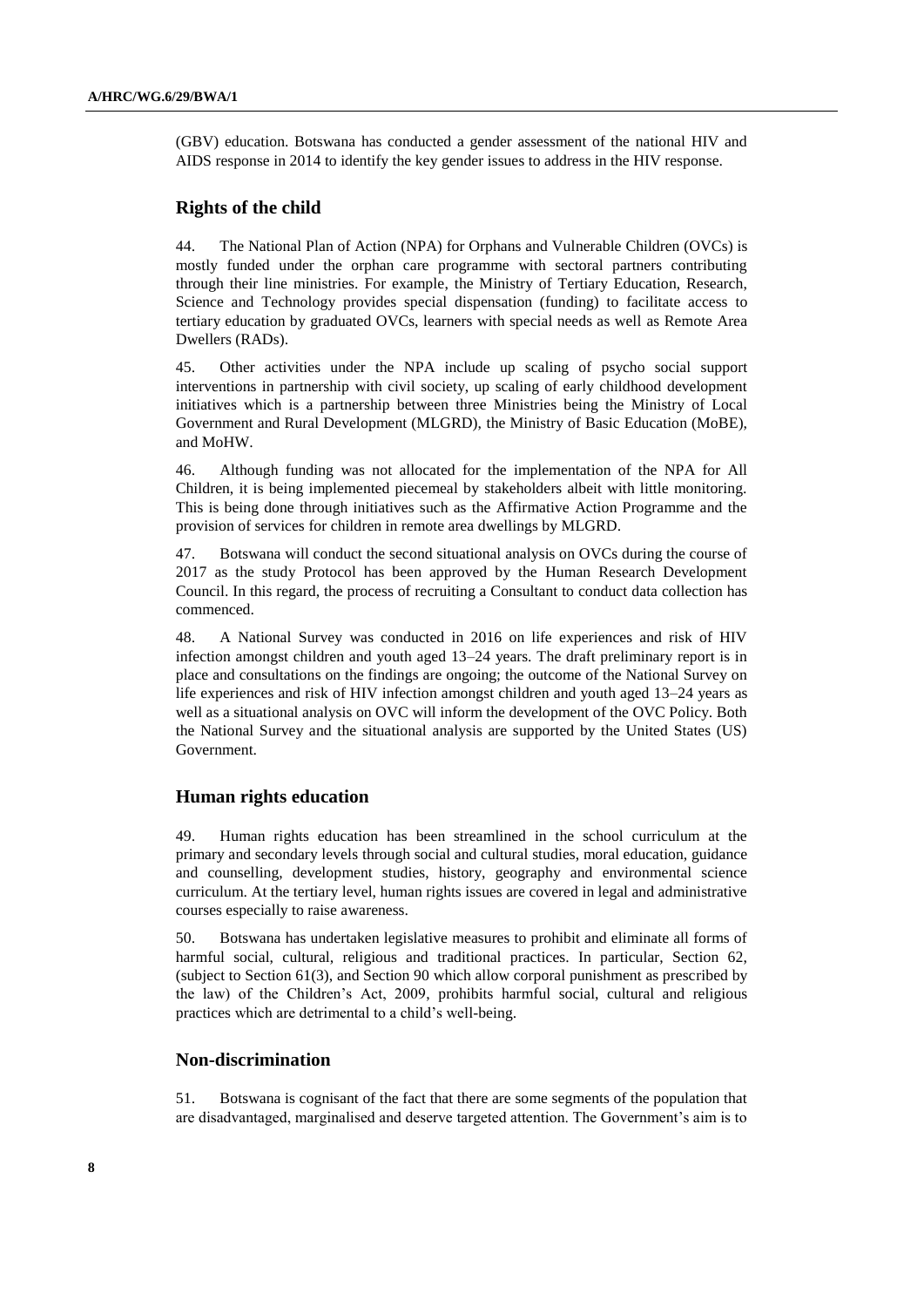reach out to these disadvantaged and marginalised communities through various schemes and initiatives by putting in place a number of policies and programmes to address concerns of affected communities and to allow the communities to actively participate and benefit in the development of the country's economy.

52. Botswana continues to implement court decisions giving beneficiaries their rights and consultations are ongoing with a view to review and reform national laws to address discrimination of marginalised and disadvantaged groups in the society such as refugees, lesbians, gays, bisexuals, trans-gender and/or intersex (LGBTI) persons, domestic workers, sex workers, asylum seekers and foreign inmates.

53. The Remote Area Development Programme (RADP) and its Affirmative Action Framework for Remote Area Communities (RACs) together with the 10 year implementation plan were introduced in 2014 specifically as one of the flagship programmes which involves regular consultations with RACs and monitors implementation of identified projects for the benefit of the RACs.

54. The Affirmative Action Framework for RACs is guided by the Revised National Policy for Rural Development, the National Strategy on Poverty Reduction, and RADP document of 2009 and is meant to ensure that the RACs benefit from national programmes across sectors, through close monitoring of implementation and fast-tracking of programmes in the remote area communities, for optimum benefit.

55. Specifically, affirmative action is intended to:

(a) promote social inclusion of people living in recognised remote area settlements, both individually and/or as a family in the development of the country;

(b) provide development infrastructure in the recognised remote area settlements for the RACs to be able to participate in the economic and social activities of the country;

(c) enable RACs to build sustainable livelihoods, promote self-reliance and sustainable utilisation of natural resources;

(d) enhance RAC's access to social services, poverty eradication initiatives and other national development programmes;

(e) facilitate community participation of RACs in community development initiatives; and

(f) enhance collaboration with NGOs, CBOs, Faith Based Organisations (FBOs), Development Partners and Private Sector on the development of RACs.

56. Botswana is currently undergoing internal consultations with the view to acceding to the Convention on the Rights of Persons with Disabilities. The Coordinating Office for People with Disabilities has been revising the National Policy on Care of People with Disabilities of 1996. In this regard, the Revised National Policy on Disabilities 2016 has been submitted to Parliament and is expected to be discussed during the Winter Session of Parliament in July 2018.

57. The Government continues to provide social safety nets for people with disabilities and has introduced Disability Cash Transfer to cushion the vulnerability of people with severe and profound disabilities at an amount of P300.00 (approx. USD\$ 30.00) plus a food basket on a monthly basis. To date 5,747 people with disabilities earn the disability allowance against the initial target of 5,000.

58. In order to enhance coordination of the implementation of services for persons with disabilities, the Coordinating Office for People with Disabilities has ensured that the following structures are in place: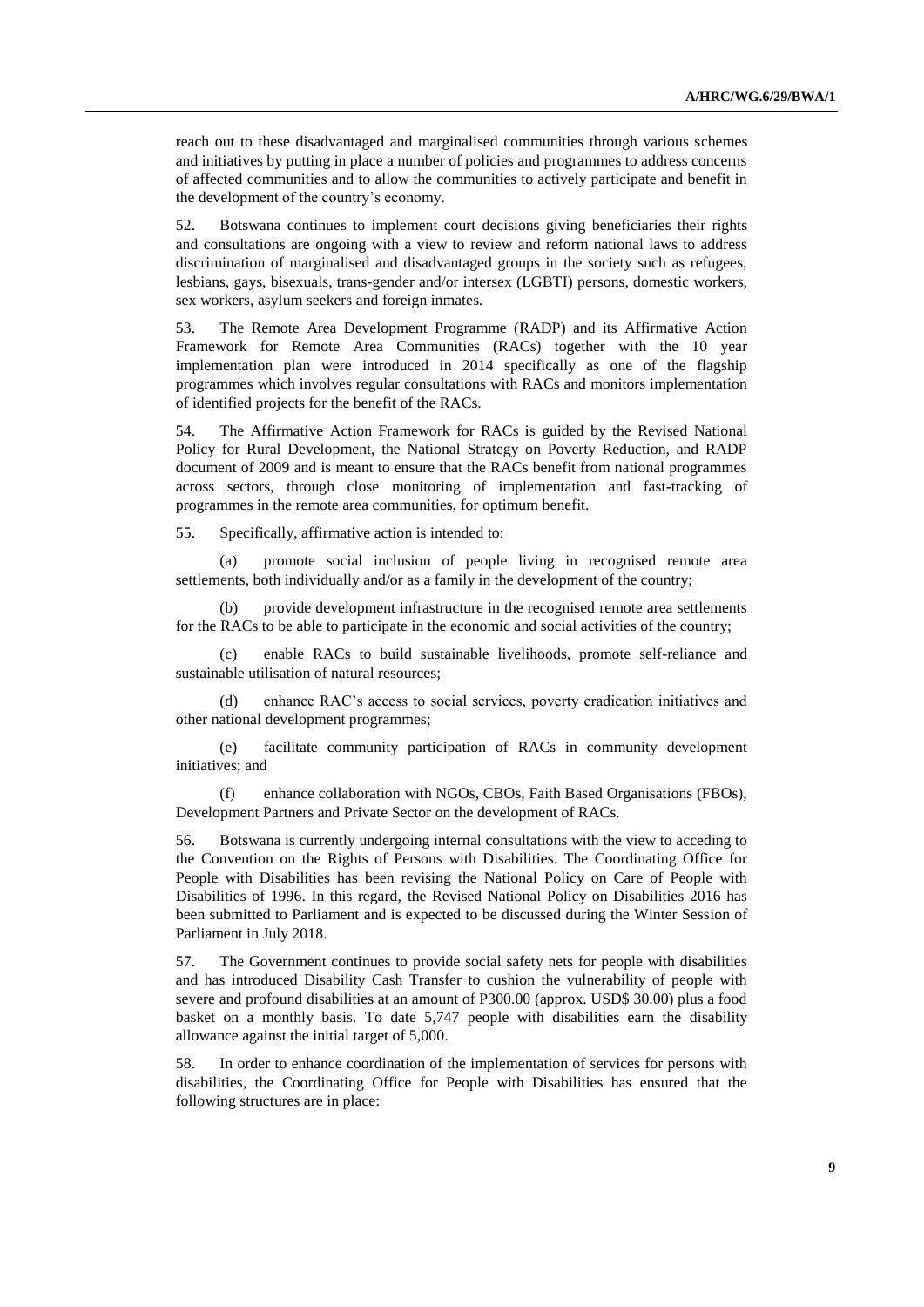- (a) National Coordination Committee on Disabilities;
- (b) National Technical Committee on Disabilities; and
- (c) District Disability Coordination Committees.

59. The Coordinating Office for People with Disabilities has also adopted the following Programmes /Projects for People with Disabilities:

- (a) poverty eradication;
- (b) Affirmative Action on employment of People with Disabilities;
- (c) free consultation at all Government health facilities;

(d) provision of prosthetic and orthotic services at subsidised rate of 5 percent of the total price and free fitting for those registered as destitute persons;

(e) provision of annual subventions to organisations providing special education and skills training;

(f) special cut off points for admissions of students with learning disabilities at tertiary education; and

(g) sponsorship of students with learning difficulties in Institutions of Higher Learning.

60. Current short comings in the legal framework prevent persons with disability from enjoying their full civil and political rights. People living with disabilities continue to face challenges such as access to public transport, buildings, health care, service centres including places of worship, which prevents free enjoyment of their Constitutional right to freedom of movement.<sup>2</sup>

61. The Ministry of Presidential Affairs, Governance and Public Administration has revised the National Policy on Care of People with Disabilities of 1996. The Policy awaits approval by Parliament during the Winter Session of Parliament in July 2018.

62. Disability has been viewed as a health issue hence other sectors did not effectively play their primary role in providing services to People with Disabilities. The revised Policy emphasises the importance of implementing services through infusing the determinants of disability into sector mandates for ownership and full implementation.

63. The revision of the Policy is also intended to address other emerging and cross cutting issues such as gender, HIV/AIDS as well as vulnerability of people living with disability.

64. The revised Policy is crafted based on the provisions of the United Nations Convention on the Rights of Persons with Disabilities. This will help us as a country to ensure that the provisions of the Convention are implemented through this policy, hence preparing the ground for ratification.

#### **Human rights training**

65. Botswana provides human rights training for the disciplined forces. The Botswana Defence Force (BDF) provides human rights training under the law of armed conflict at the Junior Command and staff levels and in-depth at the Defence Command and Staff College, while the Botswana Prisons Service provides training through human rights modules infused in the initial Prisons Officers' Course Syllabus. The Botswana Police Service (BPS) also provides human rights training in their training curriculum.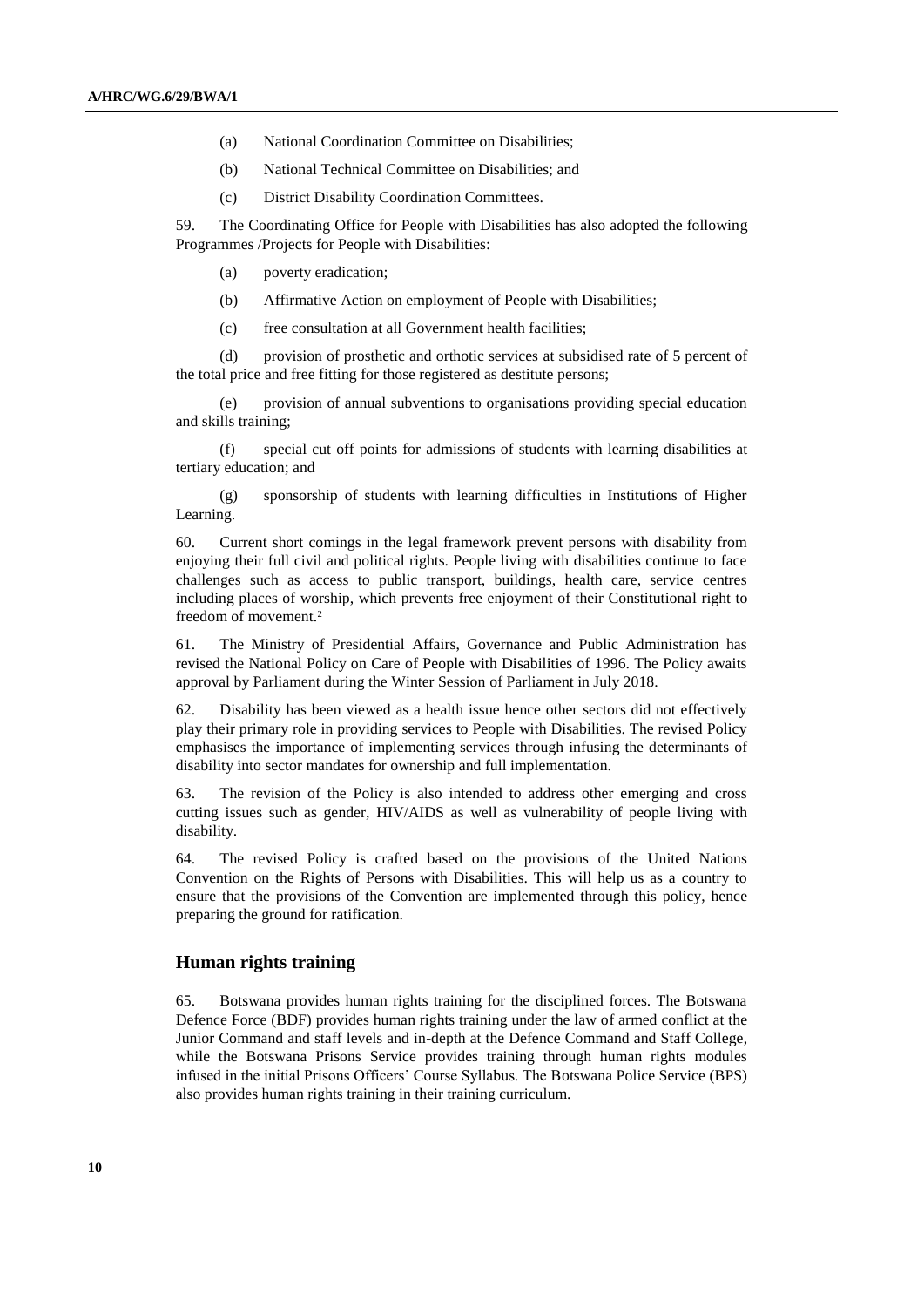66. In addition, Botswana hosts the International Law Enforcement Academy (ILEA) which is situated in the South East of the country. It offers training on human rights and other law enforcement courses. The Academy is supported by the US Government and provides courses for law enforcement officers from Botswana, Southern African Development Community (SADC) region and the African continent.

## **Gender equality**

67. The Constitution of Botswana recognises the equality of women and men before the law. In this regard gender equality is a key principle that is embraced in national policies and planning frameworks. Over the years gender equality has been increasingly accepted as an important development variable by various sectors of the economy.

68. Botswana ratified the UN Convention on the Elimination of all Forms of Discrimination against Women (CEDAW) in 1996. In this regard, there are ongoing efforts by Government to domesticate the CEDAW and develop an operationalisation framework for implementing the CEDAW.

69. The National Vision 2036: Pillar 2 on Human and Social Development recognises gender equality as central to socio-economic, political and cultural development. The National Development Plan 11 also provides for gender mainstreaming and prevention and elimination of Gender Based Violence under the Governance, Safety and Security Thematic Area as aligned to Sustainable Development Goals.

70. In 2015, the Government adopted the National Policy on Gender and Development. In 2016, the National Gender Commission was established to monitor implementation of the Policy. In addition, gender was made prominent in the Ministry of Nationality, Immigration and Gender Affairs (MNIG).

71. The National Policy on Gender has prioritised the following national development areas for gender mainstreaming:

(a) economic development prosperity and poverty reduction to achieve sustainable development;

(b) social protection and social services with prioritised social protection programmes and services including health, adequate sanitation and improved wellbeing;

(c) access to quality education, training and information;

(d) safe housing and consideration of issues of climate change for a sustainable environment;

- (e) political power, democratic governance and decision-making;
- (f) access to justice, protection of human rights, freedom from violence; and

(g) special and cross-cutting measures targeting vulnerable groups of men, women, girls and boys.

72. To strengthen the Women Economic Empowerment Programme, Botswana committed additional resources in 2017/2018 by increasing the budget from USD2.5 million to USD5.5 million (63.6%). In addition, a Women's Business Directory was developed to facilitate implementation of the Citizen Economic Empowerment and Local Procurement initiatives, and women entrepreneurs' access to available markets.

73. An Advisory Committee on Men's/Boy's and Women's/Girl's issues has also been established to provide technical advice to the NGC (National Gender Commission). There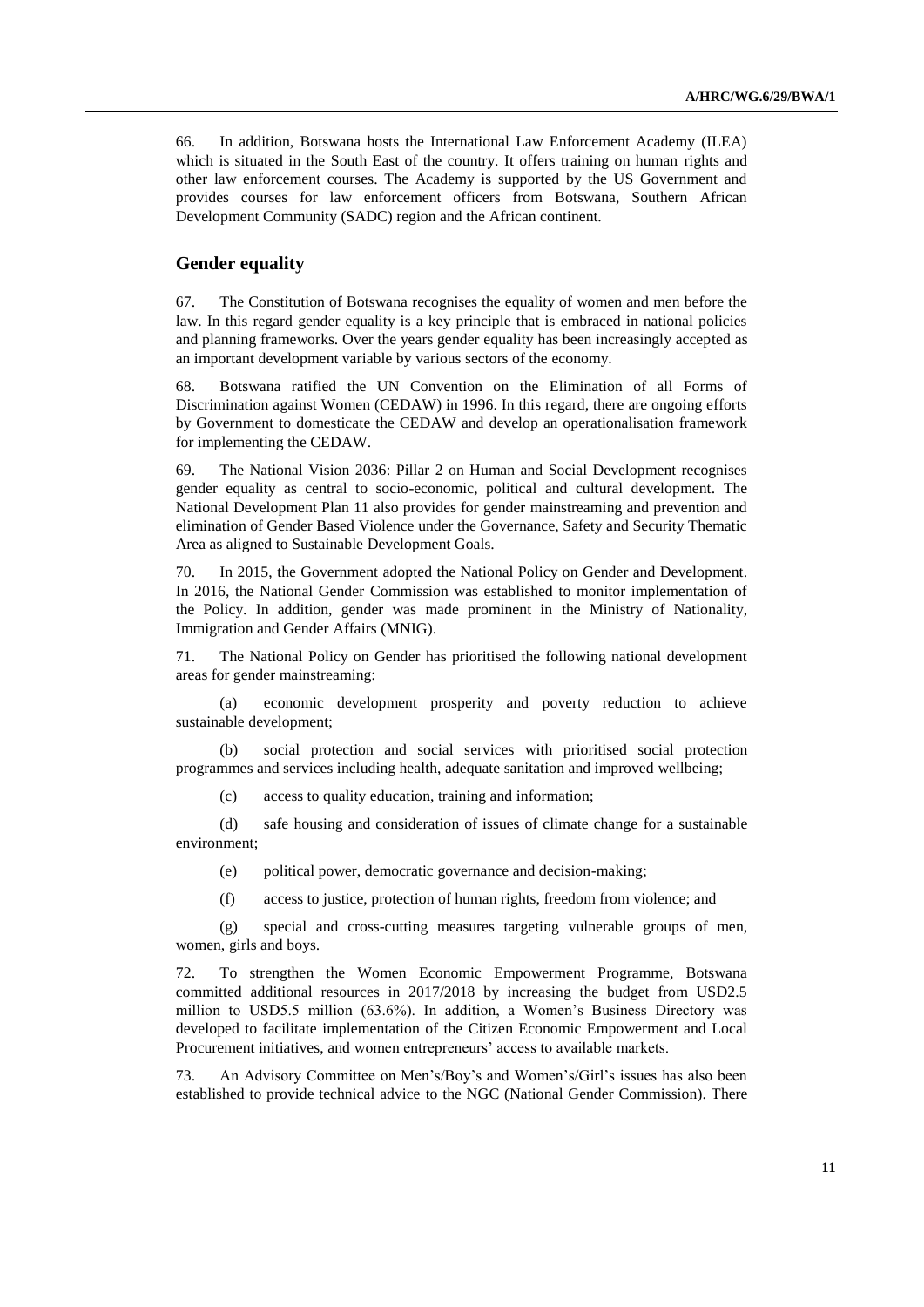are also District Development Committees whose mandate is to facilitate implementation of the Policy at District Level.

74. The Government recognizes the importance of traditional leaders (Dikgosi/Chiefs) as custodians of culture and continues to engage them. In November 2015, Dikgosi developed a National Action Plan on Mainstreaming Gender into the Customary Justice System.

75. Regarding engagement of men, in December 2015, Botswana launched the National Champion to drive the HeforShe campaign particularly in sport. The Men Sector also continues with capacity building amongst men and boys.

76. The representation of women in political leadership remains nominal with only 9 percent of women in Parliament, 17 percent in Cabinet, and 18 percent in Local Government. Women continue to face challenges to fully participate in politics due to gender inequalities and economic constraints, among others. Botswana continues to explore measures and mechanisms to encourage women through capacity building, sensitisation and awareness raising to change societal mindsets and stereotypes regarding women in leadership.

77. Overall, Botswana has performed well in promoting women's economic empowerment. Botswana has established the Women's Economic Empowerment Fund that benefits all women including those living in rural areas.

78. Women in Botswana continue to bear the brunt of multiple roles that affect their meaningful participation in productive activities as a result of patriarchy. In this instance, community mobilisation and training of men and women on gender remains a priority for Botswana.

79. Botswana has achieved gender parity in education in terms of both enrolment and retention of boys and girls in primary, secondary and tertiary education. The Government continues to encourage participation of girls in science, technology, engineering and mathematics through targeted scholarships and mentorship programmes.

80. The Government and CSOs conduct outreach programmes through Gender District Offices to disseminate information on gender and women's empowerment to women and men in rural areas. To enhance understanding and support for equality of women and men, the Government has developed public education materials specifically on the concept of gender equality and translated these into the local language.

81. Botswana signed and acceded to the Revised SADC Protocol on Gender and Development on  $10<sup>th</sup>$  May 2017. The SADC Protocol was revised to align its objectives to various global targets and emerging issues. The Revised SADC Protocol provides for the empowerment of women, elimination of discrimination, and the promotion of gender equality and equity through gender-responsive legislation, policies, programmes and projects.

## **Cooperation with treaty bodies**

82. Botswana continues to cooperate with Treaty bodies whenever requested. The Special Rapporteur for Safe Drinking Water and Sanitation visited Botswana in 2015. Botswana has further acceded to the request for the Special Rapporteur on the Right to Food and the Special Rapporteur for the Right of Minorities to visit Botswana at mutually agreed dates.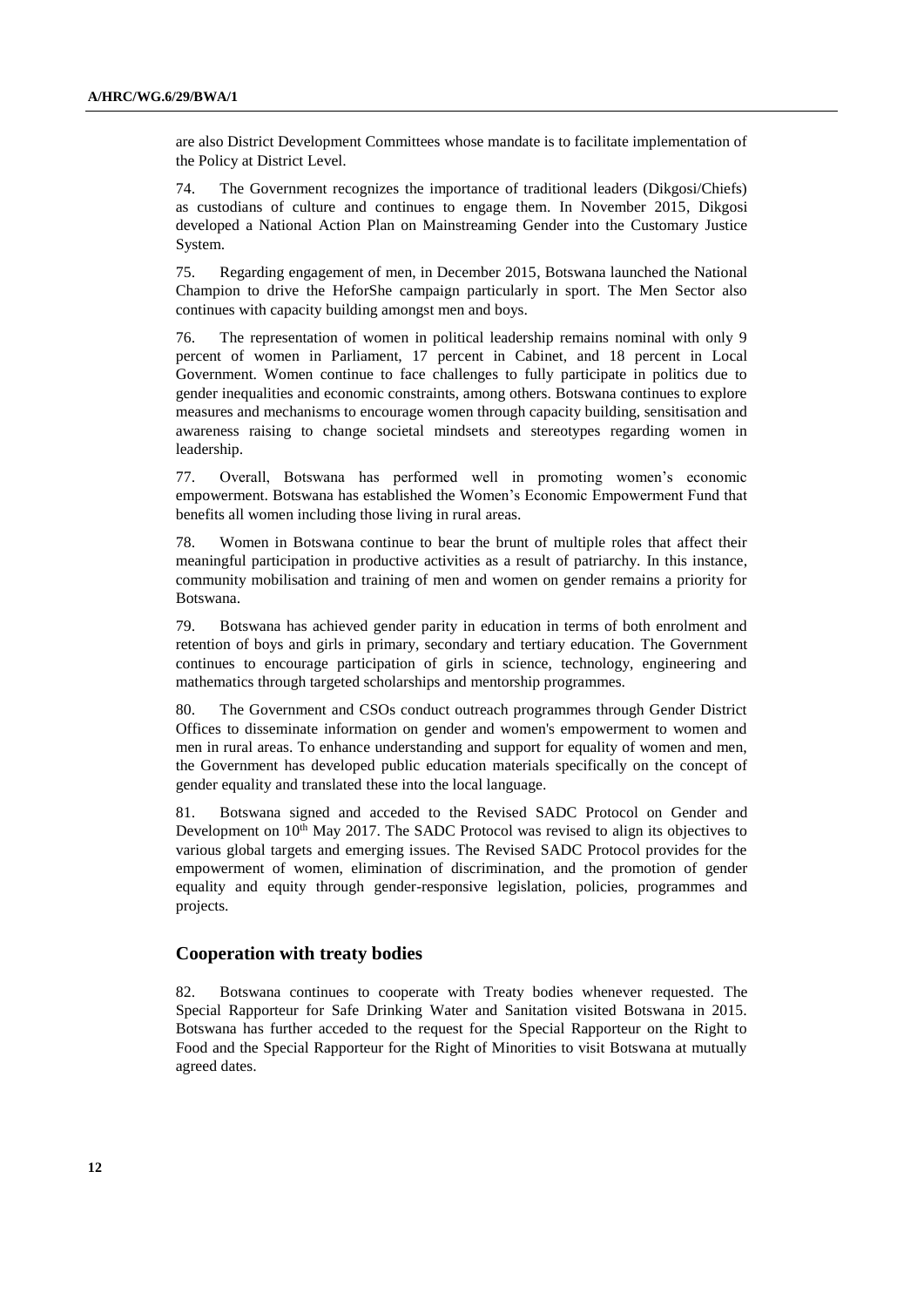83. MIAC has developed a monitoring mechanism on the implementation of accepted recommendations from Special Procedures and Treaty Bodies. MIAC provides a status update on implementation to Cabinet on a monthly basis. This started in July 2017.

## **Death penalty**

84. The Government has not been able to hold public debates in regard to the question on the death penalty since the last review cycle.

## **Gender based violence**

85. The Domestic Violence Act, [Cap 28:05], Act No. 10 of 2008 abolishes spousal exclusion in rape cases. The Act provides a wide range of remedies for abuse and abusive behaviour including "sexual abuse or threat thereof" in a "domestic relationship". Domestic relationship in terms of Section 2 of the Act includes a relationship where people "are or were married to each other".

86. Furthermore, Botswana is currently piloting a GBV referral system in an effort to provide comprehensive service delivery to survivors of GBV. In addition, the Government acknowledges that currently there is no specific legislation that addresses sexual abuse. However, the on-going process of domesticating the CEDAW is intended to address such issues.

87. The Government continues to collaborate with different stakeholders and partners in efforts to address GBV and raise public awareness on the issue. The health sector engages communities in the prevention and management of GBV through the District Male Action Group community mobilisation strategy. CSOs mobilise community participation in the prevention of GBV through house-to-house campaigns. This contributes to early detection, identification and timely referral of GBV cases.

88. Training of health care providers on the clinical management of GBV including forensic evidence preservation, collection and reporting was enhanced since 2011 following the development of the GBV Health Sector Policy Framework and Health Care Service Providers' Protocols and Service Standards. These Protocols and Service Standards provide for counselling by health care providers and training for hospital based social workers on GBV. The clinicians are also trained in screening skills to identify survivors of GBV.

89. The Government provides financial and technical support to CSOs to offer counselling services to GBV survivors and their families. Social workers received training on gender mainstreaming and GBV using the developed National Gender Mainstreaming Curriculum. The training enhanced general knowledge on gender and the skills to provide psychosocial support to GBV survivors and their families.

90. The Botswana Police Service has regularised inclusion of gender and GBV in their pre-service and in-service trainings. Tools to facilitate capturing of gender disaggregated data at service points have also been developed by the police. The establishment of specialised units within the Police Services dealing specifically with GBV cases is under consideration.

91. Although there is no State owned shelter for women who are GBV survivors, the two (2) shelters run by CSOs receive financial and technical support from the Government and development partners. The Government runs one shelter for vulnerable children and also provides financial support to four (4) others run by CSOs.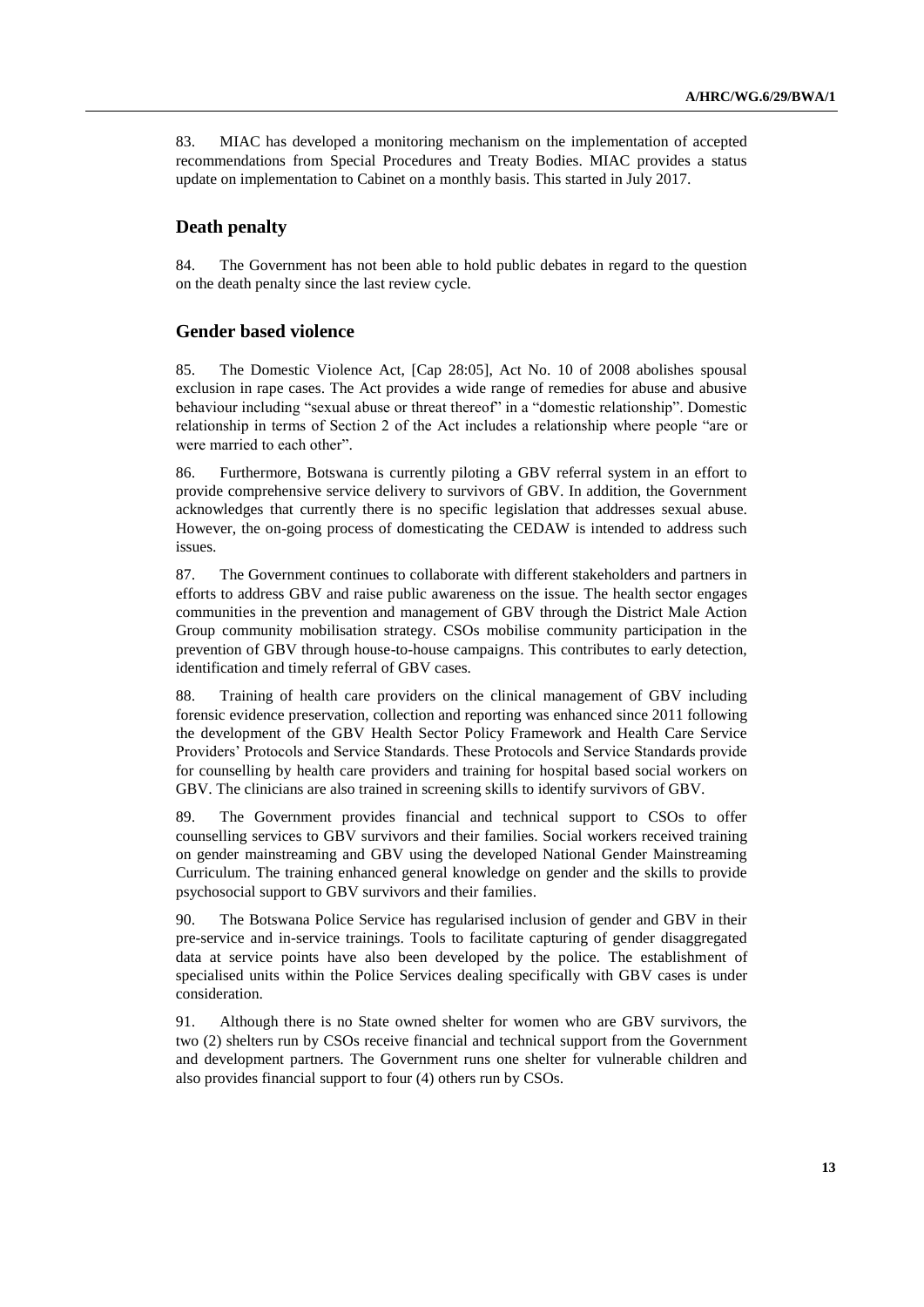92. Public awareness raising activities on violence against women and girls are done through cultural and community dialogues, television and radio discussions, seminars and campaigns including international commemorations. The development of the National Action Plan towards ending GBV is underway, targeting inclusion of all efforts by the different stakeholders and training of the service providers. This plan will facilitate monitoring of interventions to gauge progress and impact.

93. The draft National Strategy (2016-2020) towards ending GBV in Botswana highlights key interventions targeting negative cultural practices that impact on gender equality.

#### **Right to education**

94. Every child is guaranteed the right to basic education<sup>3</sup> through Section 9 of the Children's Act [Cap 28:04], Act No. 8 of 2009 which provides that the rights set out in Part III (Bill of Child's Rights) supplements the rights set out in Chapter II (Bill of Rights) of the Constitution. In this regard, education in Botswana is free for public schooling from primary level to secondary level.

95. Early Childhood Learning has been introduced as an integral part of the formal education system. As a result, the Ministry of Basic Education is currently rolling out Pre-Primary Education and has set up Pre-Primary classes in 471 (62.4 percent) primary schools out of 755. To date 20,361 pupils are enrolled in Pre-Primary Education.

96. Botswana further recognises the achievement of the Education for All (EFA) goals as one of the fundamental steps in the development and provision of education in the country. As a result, measures are in place to ensure increased access to education by all. These include:

(a) implementation of Adult Basic Education Programme and Out of School Children Education Programme;

(b) implementation of Back to School Initiative;

(c) maintaining flexibility in the admission policy to enable children from Remote Area Dweller Settlements (RADS) to start school at an age not later than the official entry age of 6 years. This includes the provision of boarding facilities and transportation to and from boarding schools for children from RADS to increase their access to education;

(d) provision of transport to children with special needs to and from school to ensure increased participation in education;

(e) provision of sponsorship for children with special needs to access programmes that are currently not offered in the country;

(f) provision of psycho-social and basic needs (food basket, school uniforms and stationery) to OVCs including those from poor socio-economic backgrounds;

implementation of a school feeding programme, to cater for all children, including those from poor economic backgrounds, with the aim of increasing access to education and creating a friendly school environment;

(h) implementation of the pregnancy policy to ensure that children who drop out of school due to pregnancy are able to continue with their education following confinement;

(i) mainstreaming gender into educational policies, programmes and projects to ensure provision of gender sensitive education programmes; and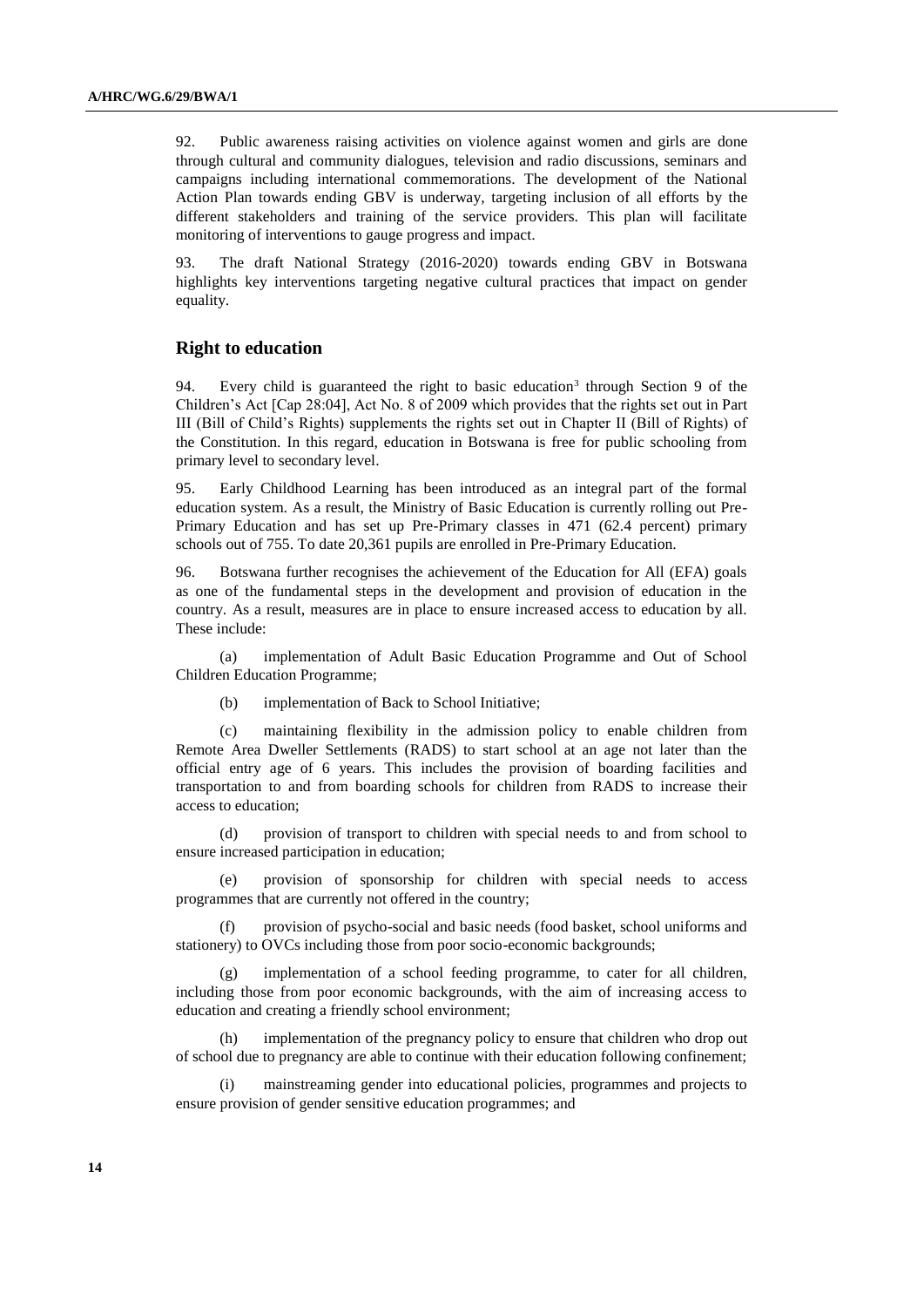(j) establishment of Centres for children with severe multiple disabilities.

97. The Government of Botswana further offers sponsorships<sup>4</sup> covering tuition and subsistence allowance to students in Local Public Tertiary Institutions and Local Private Tertiary Institutions registered by the Botswana Qualifications Authority (BQA). Sponsorships are also offered to regional and international accredited external institutions which offer programs not available in Botswana.

#### **Access to justice**

98. Section 3 of the Constitution accords every person in Botswana the protection of his fundamental rights and freedoms. Section 10 (1) of the Constitution guarantees any person who is charged with a criminal offence to be given a fair hearing within a reasonable time, by an independent and impartial court of law. In protecting the right to a fair trial, the Courts are cognisant of the fact that "Justice must not only be done, it must also be seen to be done."

99. The individual's fundamental rights and freedoms are also promoted and protected through the right to appeal. Not only is the right of appeal exercised through the Court of Appeal but also through the High Court, and the Customary Court of Appeal.

100. Specialised Courts have also been introduced to dispense justice expeditiously, namely the Small Claims Courts, the Traffic Courts, Stock Theft Courts, Corruption Courts and Child Maintenance Courts. To further enhance access to justice, Magistrate courts were opened in Kang and Shakawe in 2016 and in Nata in February 2017. To increase efficiency of the judicial system, the Administration of Justice procured stenograph equipment which will facilitate real-time court reporting.

101. Legal Aid Botswana is now fully operational, and provides legal assistance to indigent persons in Botswana. Legal Aid Botswana is mandated to assist indigent persons to access legal representation. It plans to reach coverage where every citizen will be within a 100 kilometre radius of a Legal Aid Centre. Additional Offices have been opened in Maun, Kasane and Tsabong. Plans are underway to open Offices in Palapye and Gantsi over the 2017/18 Financial Year. For the 2016/17 Financial Year, Legal Aid received 2,752 applications of which 70 percent where granted on the basis of a means test.

102. In order to improve conditions in prisons, the Botswana Prison Service (BPS) continues to maintain and refurbish facilities countrywide. To further decongest prison facilities, 29 prisoners and 366 muralees were released from custody during 2016/17. The BPS is also drafting the Prisoner Rehabilitation Policy which provides for more structured and effective offender rehabilitation programmes. In addition, the development of an Offender Case Management System is underway and will provide for more focused offender treatment and rehabilitation. The Prisons Act [Cap 21:03], Act No. 28 of 1979 is also being amended to conform to the modern correctional environment.

## **Ratification of treaties**

103. Botswana had accepted the request to consider ratification of a number of Human Rights Treaties during its 2<sup>nd</sup> Cycle Universal Periodic Review. While Botswana may not have ratified any Treaty, she has made significant progress in adopting measures that will confer certain rights as contained in the Treaties.

104. Whilst there is currently no work towards ratification of the International Convention on the Protection of the Rights of Migrant Workers and their Families and the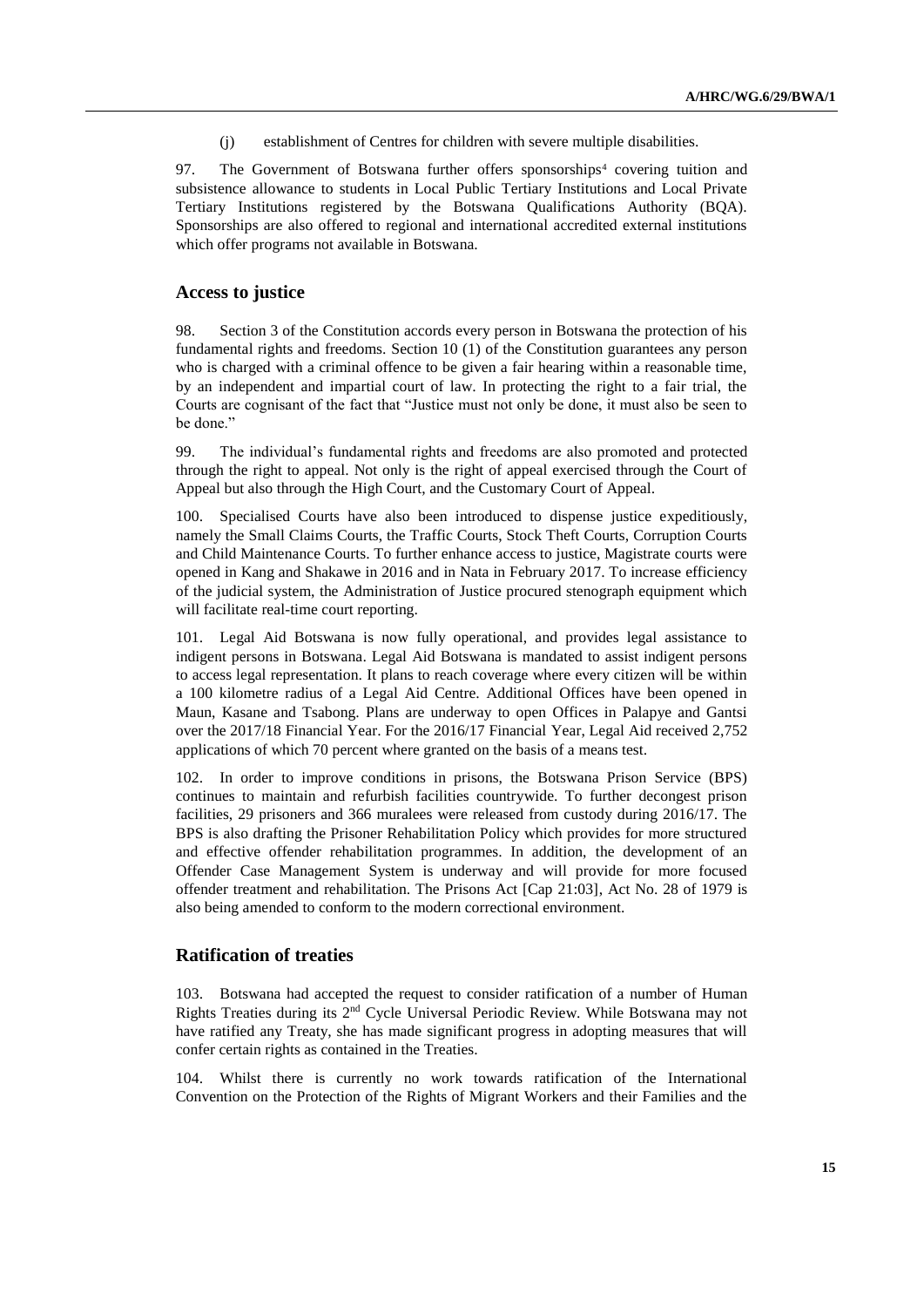International Labour Organisation Convention (189), MNIG is working on the development of the Migration Policy which will, amongst others, spell out the rights of migrant workers.

105. The Government, through the MNIG, received funding amounting to 1.3 Million Pula (US\$130,000.00) in 2016 from the International Development Fund of the International Organisation for Migration (IOM), for the development of the National Migration Policy.

106. The draft Policy is undergoing final consultations before being tabled in Parliament and aims to provide a strategic vision on migration management, balancing the government's development, security and humanitarian objectives around the four pillars of migration management, migration and development, facilitating migration, regulating migration, and forced migration.

107. The overarching principles underpinning the National Migration Policy are facilitation of movement, upholding social justice, protecting fundamental rights and freedoms, promoting development, building cooperation, mainstreaming gender issues and maintaining security.

108. Furthermore, IOM supported MNIG in developing Standard Operating Procedures (SOPs), specifically the Profiling Form and the National Referral Mechanism (NRM) for screening, identifying, profiling and referring vulnerable migrants for service provision and protection. The draft SOPs will be piloted for six (6) months prior to final adoption for usage.

109. Ratification of the third Optional Protocol to the Convention on the Rights of the Child on a communication procedure has not been considered as it has not been widely disseminated.

## **Minimum age of criminality**

110. Section 82 of the Children's Act [Cap 28: 04], Act No.8 of 2009 provides that "A child under the age of 14 years shall not be presumed to have the capacity to commit a criminal offence unless it can be proved that at the time of committing the offence, the child had the capacity to know that he or she ought not to do so". The Children's Act takes precedence over all other laws that have a bearing on children, hence this section has effectively raised the age of criminal responsibility.

111. There is currently work being done to ensure that the minimum age for criminal responsibility is raised to harmonise all legislation relating to the rights of the children.

### **Women participation in politics and corporate life**

112. The rights of individuals are guaranteed in the legal framework, particularly the Constitution of the Republic of Botswana. In the political set up of the country, such liberties in the Constitution include citizens' franchise and the right to vote and to be elected into a political leadership position.

113. The participation of women in politics and in general public life is still lagging behind and Botswana has not attained the international target of 50 percent women in decision making positions. Out of 1,611 individuals who participate in high political posts and other public life, 429 are women compared to 1,182 of their male counterparts.

114. Special temporary measures to accelerate political participation are not yet in place. However recognising the critical importance of equal inclusion of women and men, the National Policy on Gender and Development prioritises adoption and application of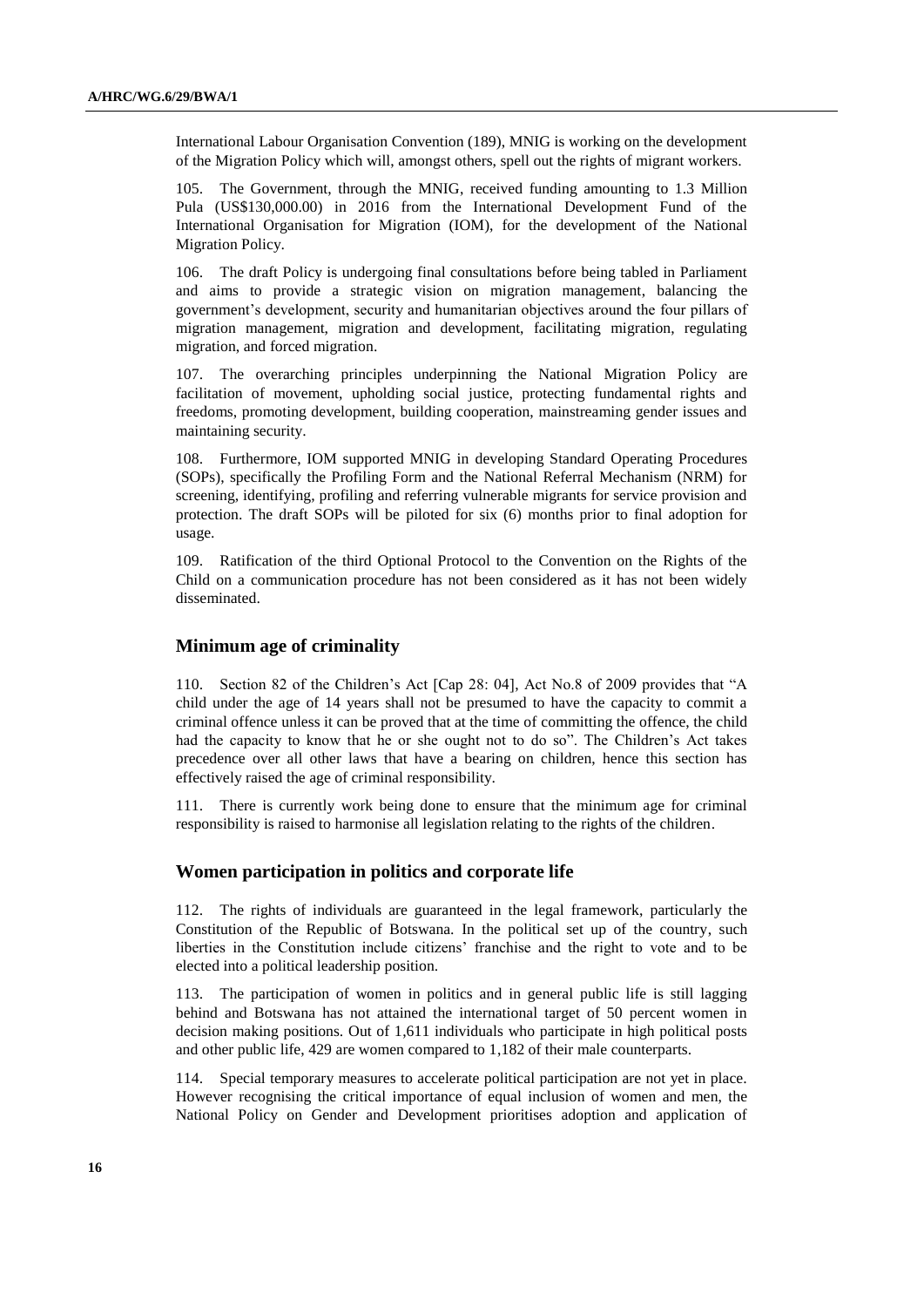affirmative measures by sector as necessary to address identified gender gaps in line with their mandates.

115. The participation in the political sphere is gender neutral thus allowing both genders to participate equally in the public affairs. The responsibility to ensure equal participation in open primary elections has been left to different political parties. Generally political parties hold their primary elections to determine candidates to compete in the national elections. Most of the political parties do not practice quota system in determining candidates for national elections.

116. In order to enhance the participation of women in politics and economic development, the UNDP is providing financial support of USD 10,000.00 to the Gender Affairs Department to support the capacity of the National Gender Commission for policy oversight as well as financing NGOs to the tune of USD 50,000.00 to support women candidates to effectively compete in the 2019 General Elections.

# **III. Issues raised by the civil society organisations not covered in the implementation of recommendations**

## **Servitude and child labour/forced labour and exploitation**

117. Whilst not documented, stakeholders raised issues of slavery and child labour especially in farming communities in the country. The Government wishes to state that Section 6 (1) of the Constitution protects all persons living in Botswana from slavery or servitude. Furthermore, Botswana ratified the Protocol on the Suppression and Punishment of Trafficking in Persons especially Women and Children in 2002 and the Optional Protocol to the Convention on the Rights of the Child on Sale of Children and Children Prostitution in 2003.

118. Enactment of the Anti-Human Trafficking Act of 2014 forbids all forms of human trafficking in and through Botswana. The objective of the Act is to give effect to the United Nations Protocol to Prevent, Suppress and Punish Trafficking in Persons Especially Women and Children. The Act provides for the prohibition, prevention and combating of human trafficking<sup>5</sup> and exploitation<sup>6</sup> as well as measures to protect and assist victims of trafficking in persons and other matters incidental thereto.

119. In the development of the National Action Plan, multi-stakeholder consultations were done with CSOs, to raise awareness on human trafficking issues. In this instance, we urge the CSOs who might have a wider reach to work together with the Government in addressing the situation and to bring those responsible to account.

## **Right to free association and assembly**

120. Section 13 of the Constitution guarantees the right to assembly and association. This right is enjoyed by individuals, groups and communities alike. As of August 2015, 7,628 organisations were registered in Botswana. 1,952 of them are religious groups, 1,738 are sports groups, 1,608 are burial groups, 80 are women's groups and 15 are political parties.

121. Where persons are of the opinion that their right to enjoy freedom of association is being infringed upon, they can take the matter to the courts. LEGABIBO recently sued the Government for refusing to register it as an Association. The Judgment on this matter was delivered on the 14th of November 2014 wherein the High Court held that "*denying people whose sexual orientation is not a crime in Botswana......the right to register a society for*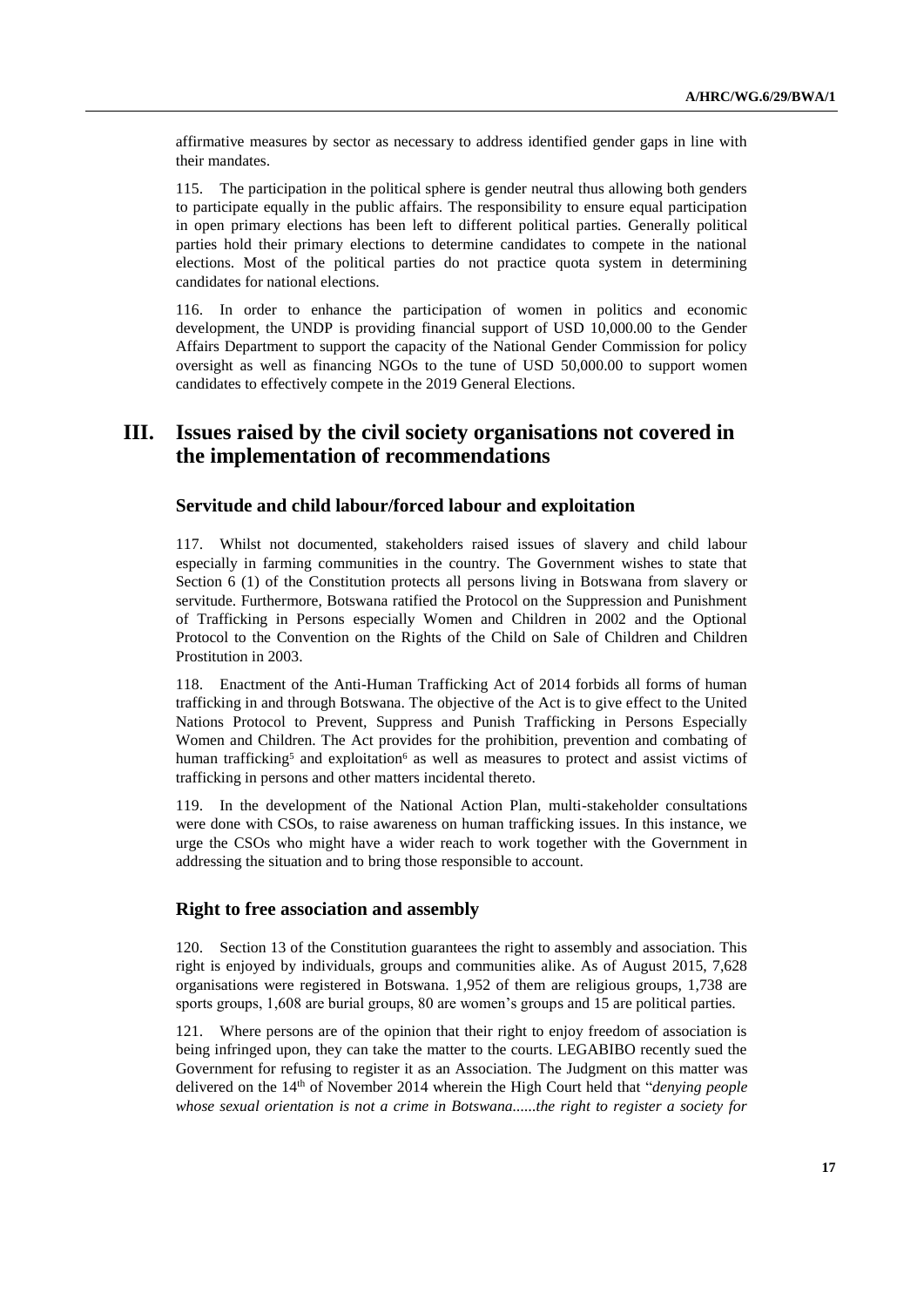*the purposes of lawfully carrying out advocacy for, inter alia, decriminalisation of homosexuality is a clear violation of their constitutional rights to freedom of…association contrary to Section 3 of the Constitution*"..."*In a democratic society such as ours, freedom of association, assembly and expression are important values duly protected by our Constitution…The enjoyment of such rights can only be limited where such limitation is reasonable and justifiable in a democracy*."<sup>7</sup> This matter went on appeal and the High Court decision was upheld.

122. However, in the interest of defence, public safety, public order, public health and public morality, the BDF, BPS and Botswana Prisons Service are not allowed to unionise because they are charged with the responsibility of maintaining law and order.

## **Land management conflict**

123. While stakeholders raised the issue of land management and use as well as conflict between wildlife and people, Botswana is committed to the sustainable management of natural resources. This commitment is supported by various legislations and policies such as:

- (a) Community Based Natural Resource Management Policy;
- (b) National Policy on National Resources Conservation and Development;
- (c) Wildlife Conservation Policy;
- (d) National Water Policy;
- (e) Forest Policy;
- (f) Tourism Policy;
- (g) Environmental Impact Assessment Act; and
- (h) Mine and Minerals Act.

124. Human-wildlife conflict is a serious concern in the Northern part of the country, and mostly occurs outside protected areas. Increased wildlife population coupled with increase in human population has led to conflict between the two as a result of competition for space/land.

125. In this instance, the Government has in recent years introduced different mechanisms to reduce human-wildlife conflict. One of them is the construction of nonlethal electrified fences around protected areas. The main objective for the erection of electric fences is to address the human-wildlife conflict issue by preventing wild animals encroaching into the communal land and, on the other hand, livestock from encroaching into the National Parks.

126. To ensure sustainable livelihoods for those communities that are disadvantaged by the fencing, the Government has acceded to the request to change some of the plots from traditional usage to tourism so that a fair number of members of the community can benefit from the increased activities in tourism in the affected areas.

127. Botswana has developed policies, strategies and plans that support the conservation and protection of finite natural resources; promote use of renewable energy as alternatives; adopting and mainstreaming global multilateral environmental agreements and protocols in national legislative framework and policies.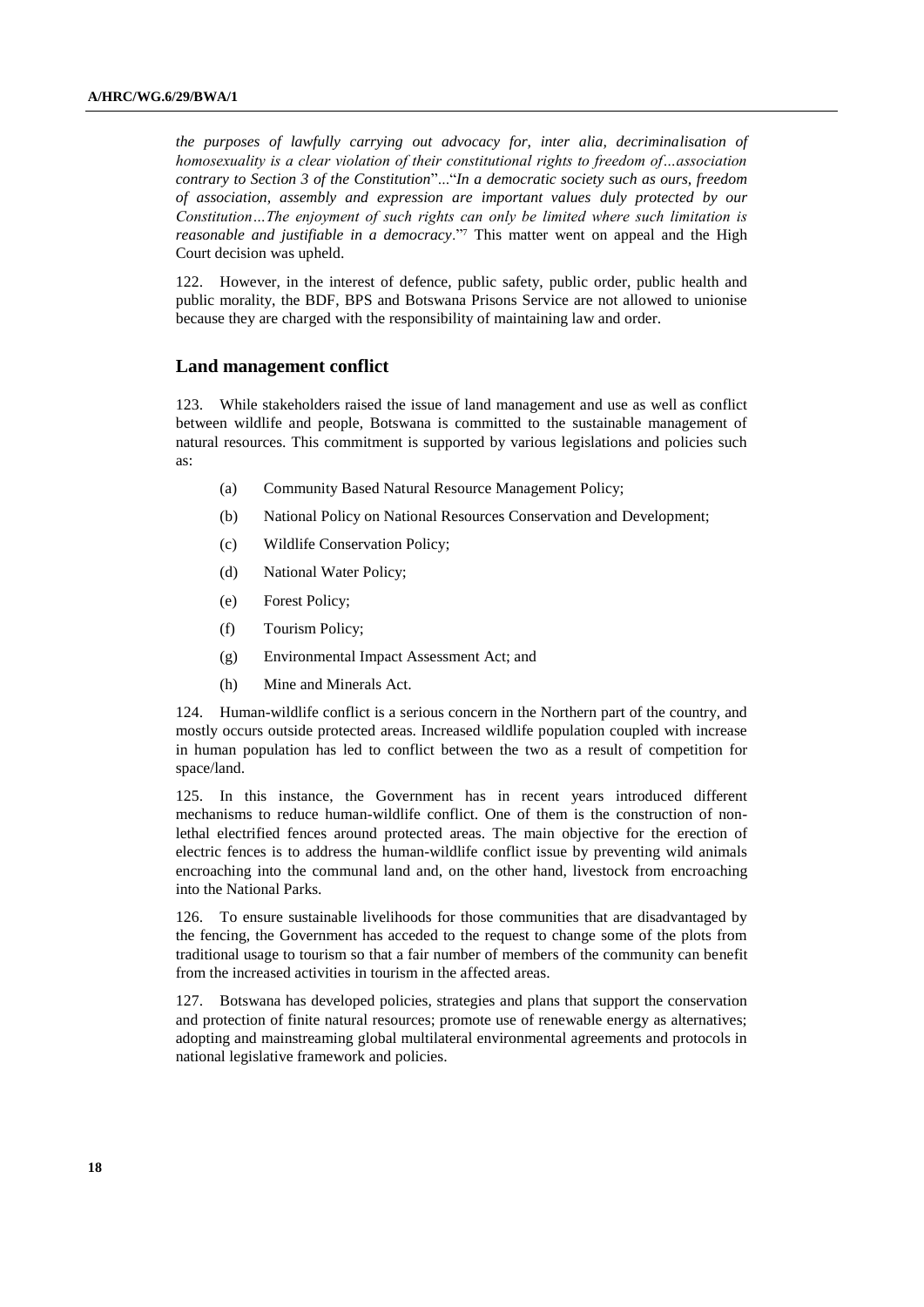## **Safe drinking water and sanitation**

128. The Special Rapporteur on the Human Right to Safe Drinking Water and Sanitation, Mr. Léo Heller visited Botswana in 2015 with the view to examine the progress made and challenges faced in ensuring the full realisation of the human right to safe drinking water and sanitation in the country. Botswana welcomed the concluding observations and recommendations contained in the report produced by the Special Rapporteur following his visit and took on board the majority of them.

129. Water quality which is of great concern will be comprehensively addressed through the establishment of a multi-stakeholder Water, Sanitation and Hygiene (WASH) programme. Through the WASH programme, mechanisms will be established for information sharing on water quality with clear roles and responsibility.

130. The 2012 National Water Policy was drafted to ensure equity, efficiency and sustainability. The Policy makes provision for the prioritisation of water for personal and domestic use and stipulates that access to water will be given in the following order of priority:

(a) the basic requirements required for human consumption;

(b) the environment to ensure sustainable foundations for supporting the national interests; and

(c) arable and livestock use, commercial and industrial applications.

131. This prioritisation will inform the review of the Water Act.

132. However, Botswana is faced with challenges of scarcity of water, delayed infrastructure development, and limited funding. In this regard, the country is sourcing funding for infrastructure development from its development partners.

### **Sexual and reproductive health rights**

133. The Sexual and Reproductive Health (SRH) Policy and Guidelines provide that all women of reproductive age are eligible to receive contraceptives without consent of third parties except when requiring sterilization. The notion of reproductive age limits service provision only to those females between 15 and 49 years. There is need therefore to strengthen access to reproductive services for adolescents.

134. Botswana continues to register high incidence of preventable maternal deaths, with a Maternal Mortality Rate (MMR) at 127 per 100,000 live births (2015 per Statistics Brief). The Government aims to improve the quality of care offered to pregnant women during pregnancy, delivery and the post-partum period.

135. Botswana's laws provide for access to safe abortion services on three grounds;

- (a) when the pregnancy is a result of rape, defilement or incest;
- (b) to save the life of the mother; and
- (c) where there is a risk of the child being born with deformities.

136. Unsafe abortion accounted for 24 percent of total maternal deaths as per MoHW Maternal Mortality Audit Report 2012-2014. Access to abortion services is also limited by legal procedures to prove rape or sexual assault, under reporting of rape and sexual assault, the need for consent to abortion for adolescents, inadequate access to correct information on the available services, and negative attitudes by some service providers.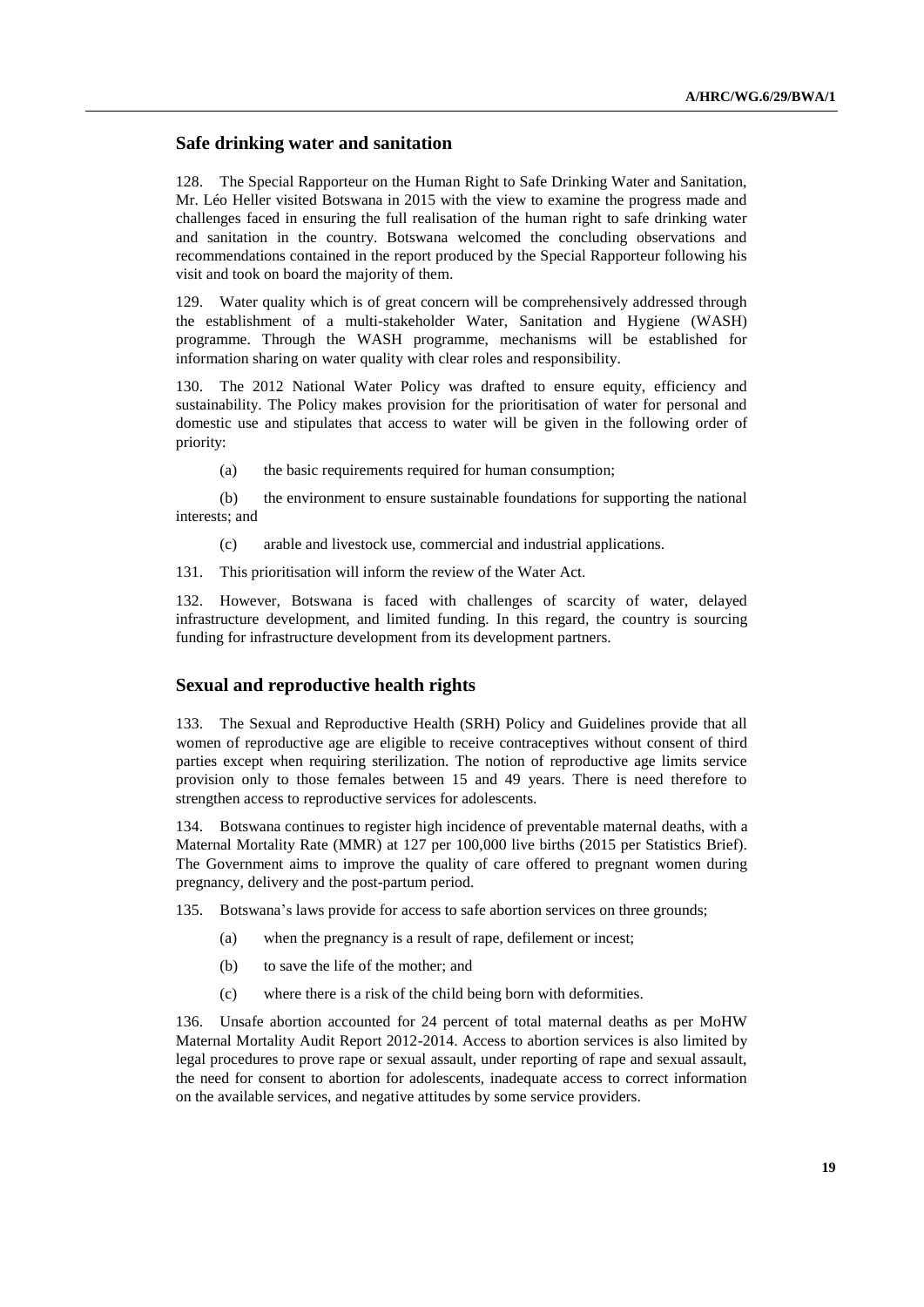137. Botswana aims to address the unmet need for family planning for women and girls to reduce unwanted pregnancies, through introduction of long term methods (Implants) and increased access to emergency contraception. There is need to strengthen reproductive commodity security to address erratic supply of the Family Planning commodities.

138. Cultural dynamics and socio-economic inequalities continue to hinder/limit women's independence on sexual and reproductive health decisions. The Government continues to implement and promote legislation targeted at protecting women (Domestic Violence Act, Abolition of Marital Power Act, Matrimonial Property Act etc). The Government also continues to conduct education on gender based violence.

## **IV. Implementation of voluntary commitments**

139. Botswana had committed to submitting a Voluntary Interim UPR Report and this was done in 2015.

# **V. Achievements and good practices – challenges and limitations**

## **Right to housing**

- 140. Botswana adopted a New Land Policy in 2013 whose overall objectives are to:
	- (a) protect and promote the land rights of all land holders;
- (b) ensure that all eligible citizens have the opportunity to access and use the land;
	- (c) encourage citizens' retention of rights to land;
	- (d) promote equity in access to land and natural resources;

(e) improve the land management system and ensure that it is predictable, transparent, reliable, consistent and timeous;

- (f) establish an up-to-date, efficient and accessible land information centre; and
- (g) promote compatible and best use of land, and other land resources.<sup>8</sup>

141. The Policy also introduced affirmative action measures for vulnerable categories of the society, such as remote areas communities, widows, orphans, youth, and people with disabilities. Furthermore, the Government introduced the Land Administration Procedures and Processes Capacity Building Systems (LAPCAS). The intention of this project is to register all real property in the country. In this regard, both the Government and individuals are able to assert citizens' right to property. This also helps the Government to identify people without land.

142. The Government also has the following programmes in place which enhance the right to property ownership:

(a) Self Help Housing Agency (SHHA) scheme is meant for low income earners within the range of P395 - P3, 000 per month across the country. These individuals receive interest free loans to improve their residences or receive complete residential units.

The Poverty Alleviation and Housing Programme (PAHP) was introduced during National Development Plan 8 to cater for income groups that cannot access loans from financial institutions and fall below SHHA income threshold. So far, this programme has produced 148 housing units across the country.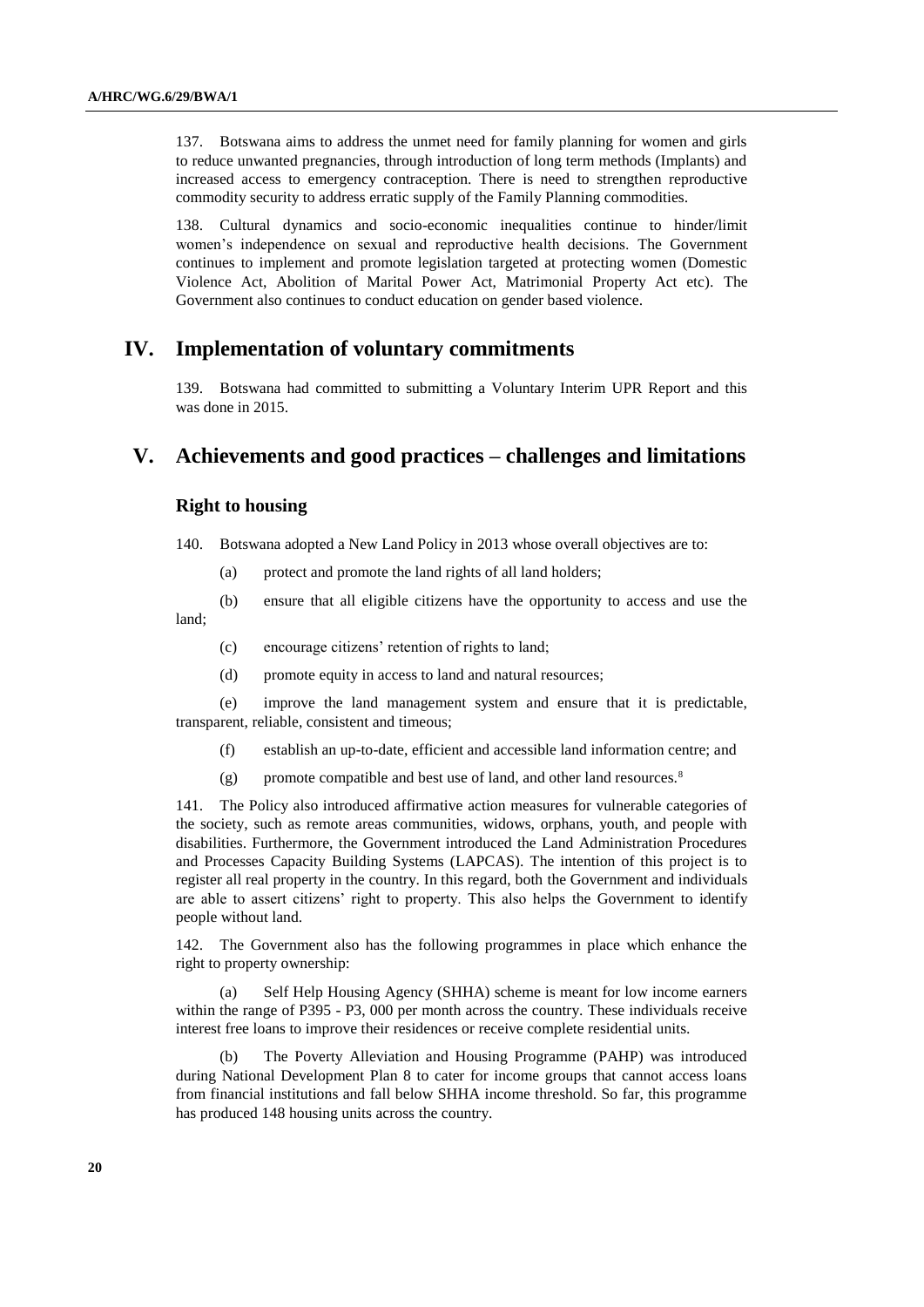(c) Under the Destitute Housing Programme, the Government has constructed 1732 decent shelters for the poor since 2008/9.

(d) All citizens are given equal opportunities to acquire land. The Government also allows all Botswana citizens to apply, wherever they deem suitable, for land, either for residential or commercial purposes.

### **Vision 2036**

143. The Vision 2036 document, launched in September 2016, provides an opportunity for the country to define its roadmap for the next 20 years. With an all-encompassing theme of "*Achieving Prosperity for All*", the Vision provides an inclusive development path to be achieved through the expansion of the domestic economy while empowering citizens to meaningfully participate in the development of their country.

144. The Vision 2036 pillars are Sustainable Economic Development; Human and Social Development; Sustainable Environment; and Governance, Peace and Security.

145. Achieving the goals and objectives of Vision 2036 will require a refocus of current development model towards an export-oriented, labour-intensive, and private sector driven model. This is necessary so as to further create sustainable job opportunities and diversify our economic base.

#### **National Development Plan (NDP 11)**

146. Botswana's adoption of the Eleventh National Development Plan (NDP 11) in December 2016 followed the country's  $50<sup>th</sup>$  Anniversary of Independence and the launching of the Vision 2036 in September 2016. As a nation, we note with pride the country's transition from one of the poorest countries at independence to an upper middle-income country over the past 50 years. This success can be attributed to the presence of strong democratic institutions including the promotion and protection of human rights, prudent economic management, and the sustainable use of proceeds from diamond production to build productive physical and human capital.

147. NDP 11 was prepared to guide the medium term economic development path for the country, as well as being the first in the series to implement Vision 2036. The theme for NDP 11 is "*Inclusive Growth for the Realisation of Sustainable Employment Creation and Poverty Eradication*".

148. To address some of the developmental challenges, NDP 11 focuses on six broadbased national priorities of:

- (a) Developing Diversified Sources of Economic Growth;
- (b) Human Capital Development;
- (c) Social Development;
- (d) Sustainable Use of Natural Resources;
- (e) Consolidation of Good Governance and Strengthening of National Security;

and

(f) Implementation of an Effective Monitoring and Evaluation System.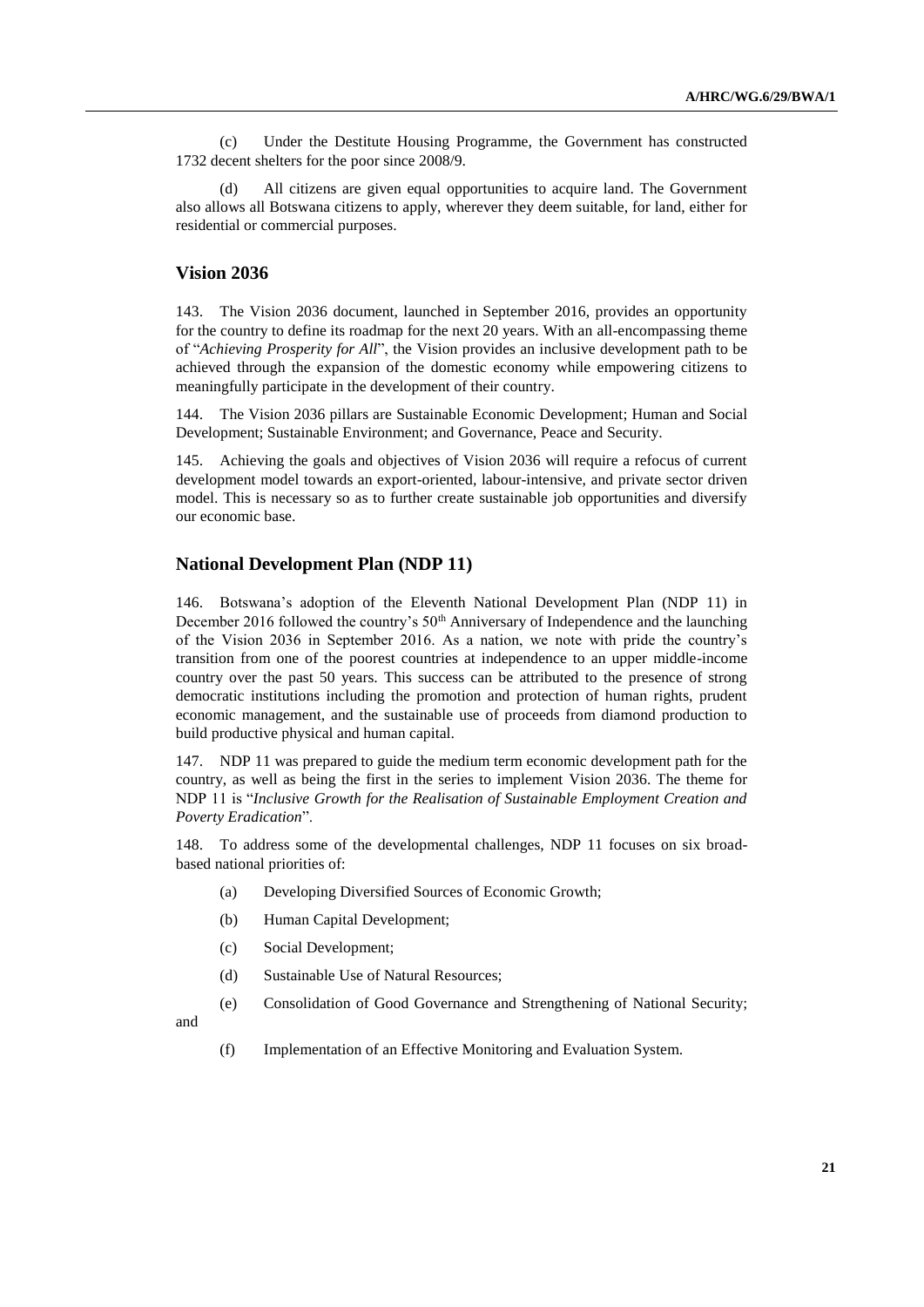## **Anti-Human Trafficking National Action Plan**

149. Following the enactment of the Anti-Human Trafficking Act in 2014, the Government established the Human Trafficking (Prohibition) Committee in 2015 following an aggressive campaign to raise the level of consciousness amongst all stakeholders with a view to develop a comprehensive National Action Plan (NPA) (2017–2020).

150. The Government recognises that human trafficking is multifaceted and therefore requires targeted interventions at all levels and that the continuous monitoring and evaluation will enable the plan to comprehensively respond to any emerging issues.

151. The NAP is indicative of the Nation's transformational agenda of achieving prosperity for all as pronounced through Vision 2036, including National objectives outlined under Governance, Safety and Security chapter of the NDP 11.

## **Challenges and support from the international community**

152. Despite the afore-mentioned successes, the country continues to face challenges such as high unemployment (20 percent in 2013), income inequality and a relatively undiversified economy. The country's heavy reliance on diamond exports coupled with drops in revenue from non-mineral sectors, are expected to adversely impact on the level of the real GDP. In this regard, Botswana continues to carry out the requisite reforms which include introducing measures to strengthen the economy and even more importantly, diversifying it away from its dependency on diamonds.

153. Without accelerated economic growth, it will remain difficult for Botswana to create jobs, especially those that contribute to increased productivity, poverty reduction and the attainment of equitable social development. The Government's policy and planning frameworks clearly consider economic diversification as a crucial step towards promoting employment and economic development.

154. The country's outstanding achievements and gains in socio-economic development have, however, over the last three decades, suffered a major setback due to the devastating human and social impact of HIV and AIDS pandemic. The direct costs of HIV and AIDS prevention, treatment, care and support are accompanied by an indirect loss to the economy especially in terms of professional, skilled and experienced human resources, thereby significantly reducing productivity and the rate of economic growth. These challenges are exacerbated by the adverse effects of "Middle Income Trap", hence our appeal for continued support from the development partners and the international community as a whole.

#### *Notes*

 $1$  Ditshwanelo -The Botswana Centre for Human Rights, Botswana Watch, Thusano Lefatsheng, The Lesbians, Gays and Bisexuals of Botswana (LEGABIBO), Botswana Society for the Deaf, Botswana Network of People Living with AIDS (BONEPWA), EFB, Botswana Educational Research Association (BERA), Society of Road Safety Ambassadors, Skills Share International Botswana (SKIB), Motse Wa Kgalalelo Youth Project, Okavango Community Trust, Khwai Village, Tane Ko Teemahane Women's Foundation, Green Ginger Association, Thuso Rehabilitation Centre, Khawi Development Trust, Tsodilo Trust, Bana Ba Letsatsi Trust, BRAP Group, Save Wildlife Conservation, Ngamiland Council of Non Governmental Organisation (NCONGO), Non Governmental Organisation (NGO) Council, Khwedon, Food Bank Botswana Trust, Kagisano Society Women Shelter, Marang Child Care Network Trust, Kitso ke Maatla, Emang Basadi, Botswana Substance Abuse Support Network (BOSASNET), Rainbow Identity, Botswana Christian